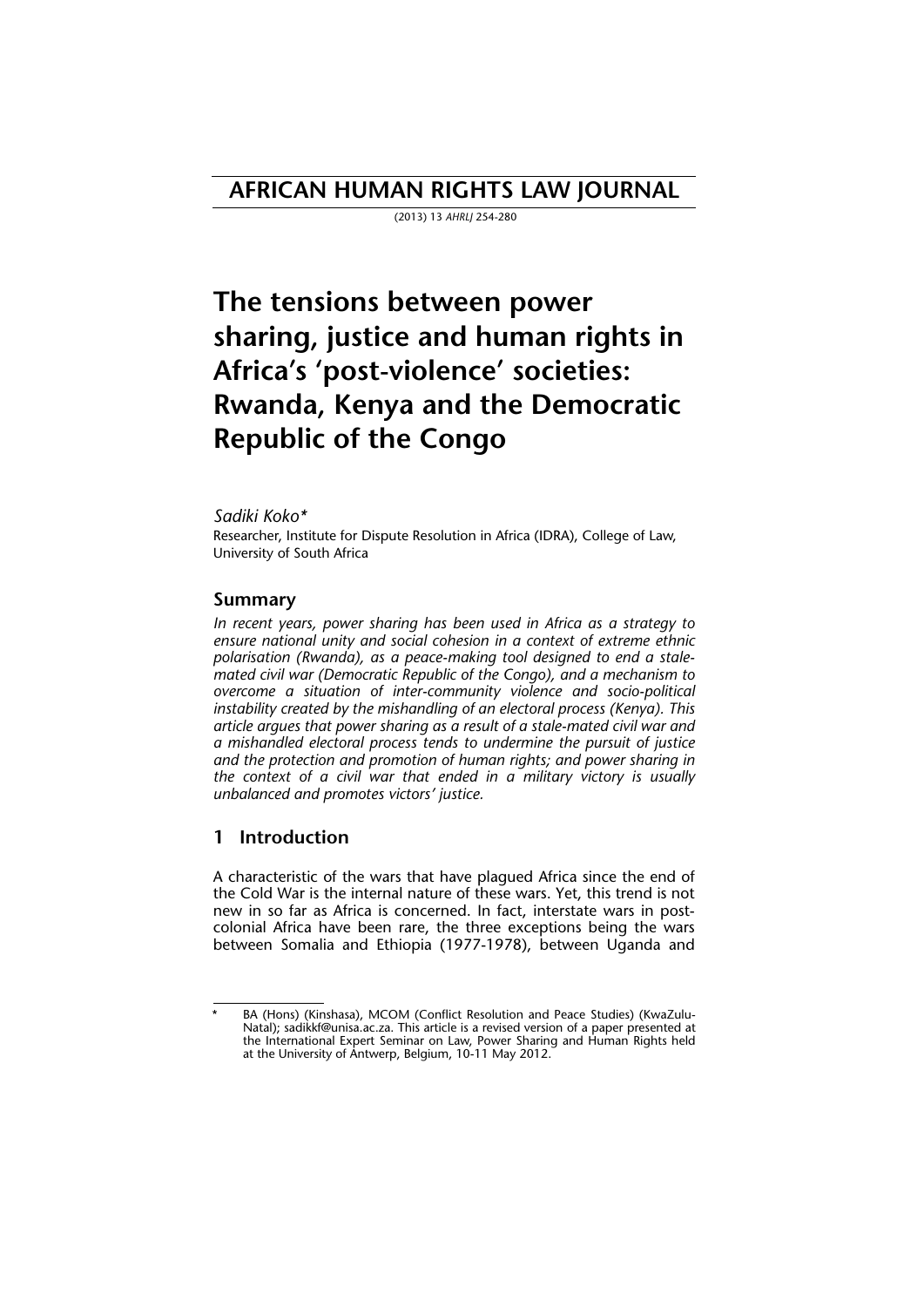Tanzania (1978-1979), and the Ethiopian-Eritrean war (1998-2002).<sup>1</sup> The post-1990 context is dramatically different from that of the previous period as the end of the Cold War has diminished the incentives of the major powers to prevent or, at best, contain armed conflicts in the developing world, including in Africa. As a consequence, the number of civil wars in Africa quickly soared and, with it, attempts to resolve them. According to Annan:

In 1996 alone, 14 of the 53 countries of Africa were afflicted by armed conflicts, accounting for more than half of all war-related deaths worldwide and resulting in more than 8 million refugees, returnees and displaced persons.

As elsewhere in the world,  $3$ 

[t]he pattern of war terminations in sub-Saharan Africa has changed substantially over the past two decades ... The number of state-based conflicts terminating in victories has decreased sharply, while the number ending in negotiated settlements has risen.

Negotiated settlements to end civil wars usually involve power sharing, which has since emerged as the preferred mechanism to end civil war in Africa. However, as has become so evident, the use of power sharing has not been limited to civil war situations. In both Kenya and Zimbabwe, power sharing has been used as a tool to break the deadlock created by contested electoral processes. Still, in the case of post-1986 Uganda and post-1994 Rwanda, power sharing was used by the victorious National Resistance Movement (NRM) and Rwandan Patriotic Front (RPF) as a strategy aimed at preserving a degree of national unity and fostering some kind of social cohesion in the context of state collapse as a result of either prolonged periods of instability (Uganda) or widespread identity-related killings (Rwanda).

This article seeks to investigate the tensions between power sharing, on the one hand, and justice and human rights, on the other, in African societies emerging from protracted violence, specifically Rwanda, the Democratic Republic of the Congo (DRC) and Kenya. The central argument is that, although power sharing as a peacemaking tool or a mechanism to foster national unity and social cohesion is likely to contain violence, it raises tensions in so far as the pursuit of justice and the protection and promotion of human rights are concerned. Furthermore, while power sharing as a result of a stalemated civil war and a mishandled electoral process tends to undermine significantly the pursuit of justice and the protection and promotion of human rights, power sharing in the context of a civil

<sup>1</sup> O Furley & R May 'Introduction' in O Furley & R May (eds) *Ending Africa's wars: Progressing to peace* (2006) 3.

<sup>2</sup> K Annan 'The causes of conflict and the promotion of durable peace and sustainable development in Africa. A report of the United Nations Secretary-General' (1998) http://www.un.org (accessed 13 February 2012).

<sup>3</sup> A Mack & T Cooper 'A new peace in Africa?' (2008) 4 *Conflict Trends* 9.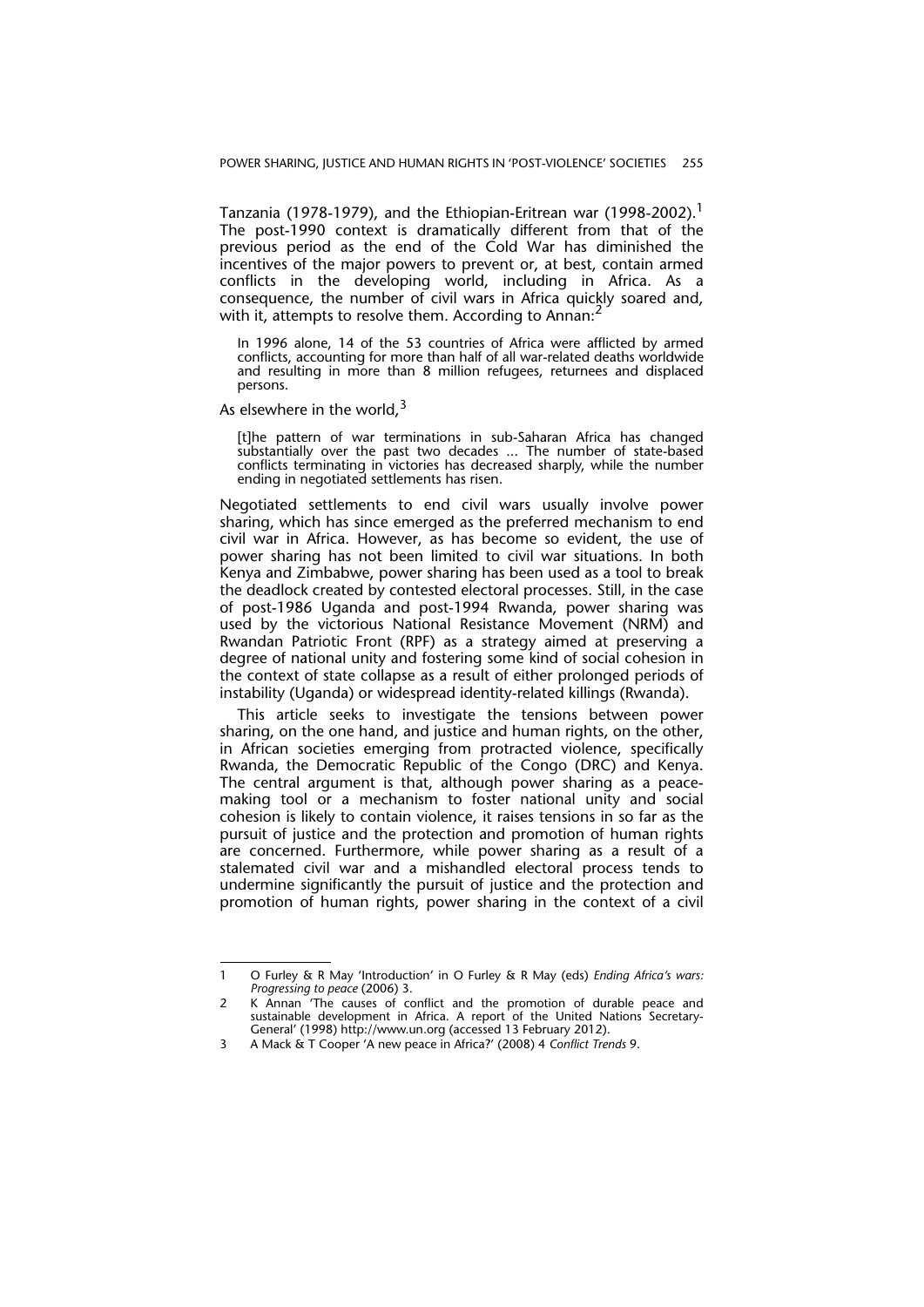war ended in a military victory is usually unbalanced and promotes victors' justice.

Before turning to the specific country discussions, it is necessary to clarify the concept of power sharing and its links to justice and human rights.

### **2 Power sharing: Clarifying the concept**

Power sharing and the different mechanisms designed for its operationalisation, namely, 'government of national unity', 'inclusive government', 'coalition government', 'grand coalition', and so forth, have varied meanings. 'Two, actually separate, strands of research use the term "power sharing", often without recognising the differences in terms of democracy and conflict management.<sup>"</sup>

The first strand, labelled the 'consociational democracy' school, is concerned with practical strategies of distributing power among socio-political stakeholders in divided societies as a means of guaranteeing adequate group representation and fostering democratic participation. It can be traced back to Lijphart's 1968 article on 'typologies of democratic systems'.5 Lijphart was concerned with addressing the exclusion of minorities brought about by a rigorous application of liberal democracy principles and rules in ethnically- and/or religiously-divided societies. He thus proposed the concept of a consociational democracy, a group-based form of democracy, with its four main components, namely,<sup>6</sup>

a grand coalition of the political leaders of all significant segments of the plural society ... the mutual veto or 'concurrent majority' rule, which serves as an additional protection of vital minority interests ... proportionality as the principal standard of political representation, civil service appointments, and allocation of public funds, and ... a high degree of autonomy of each segment to run its own internal affairs.

According to Jarstad,<sup>7</sup>

[w]here people vote along ethnic lines, political parties representing ethnic minorities have no chance of ever forming a majority, and shifting majorities in parliament are therefore unlikely.

Under such conditions, majority rule is not only undemocratic, but also dangerous; it spells majority dictatorship and civil strife rather than democracy.

<sup>4</sup> AK Jarstad 'Power sharing: Former enemies in joint government' in AK Jarstad & TD Sisk (eds) *From war to democracy: Dilemmas of peace building* (2008) 108.

<sup>5</sup> A Lijphart 'Typologies of democratic systems' (1968) 1 *Comparative Political Studies* 3.

<sup>6</sup> A Lijphart *Democracy in plural societies: A comparative exploration* (1977) 25.

Jarstad (n 4 above) 110.

<sup>8</sup> A Lijphart *Patterns of democracy: Government forms and performance in thirty-six countries* (1999) 32-33.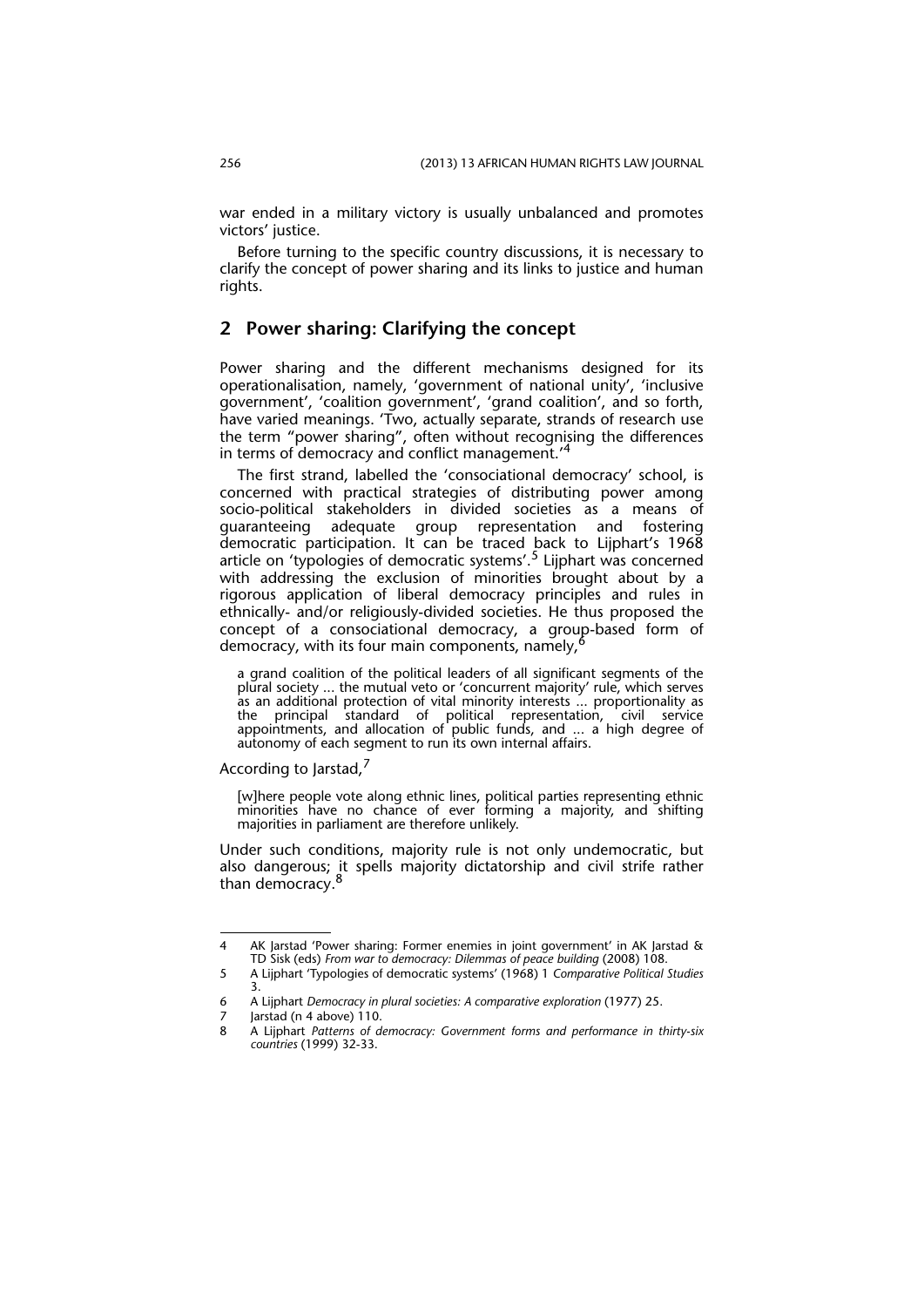As can be deduced from the arguments above, Lijphart's concept of power sharing applies to already-liberal democratic societies. At most, it could be extended to others that voluntarily and peacefully embarked on the process of crafting governance institutions consistent with the core values, principles and practice of liberal democracy. 'Although Lijphart<sub>,</sub> takes power sharing and consociationalism as synonymous',9 his concept of consociationalism does not necessarily cater for inclusive governance mechanisms emerging as a result of internal wars ending in stalemates, especially if such inclusive governance mechanisms were not based on social identity specificities.

The second strand of research relating to power sharing is rooted in the field of conflict management. 'In this discourse the main function of power sharing is to end violence.<sup>10</sup> This practice of power sharing emerges in the context of civil (armed) conflict characterised by the inability of either party to defeat the other militarily. In such contexts, parties generally refer to a neutral and impartial third party to facilitate dialogue and possibly help them reach a middle ground as they commit to resolving their dispute through non-violent means. The rationale behind this practice of power sharing is the understanding that, '[b]y dividing power among rival groups during the transition, power sharing reduces the danger that one party will become dominant and threaten the security of others'.<sup>11</sup> This is relevant as 'exclusion, rather than greed alone, is the key factor behind most African conflicts'.<sup>12</sup> In this context, it becomes easy to understand why, with its emphasis on the inclusion of non-state stakeholders (rebel groups, political parties, civil society) in transitional mechanisms, power sharing is commended as 'a recipe for peaceful cohabitation'.<sup>13</sup>

This article focuses on the conflict management dimension of power sharing. It examines the practice of power sharing as a result of armed conflict or a contested electoral process. In contrast to the consociational approach that is both preventive and built on a longterm perspective, the conflict management dimension of power sharing is reactive and temporary. It seeks to address the problem of power illegitimacy through accommodative transitional mechanisms entrusted with conducting popular consultations and elections for institutional renewal in 'post-war' or 'post-violence' societies. Provisions of power sharing in this approach are generally derived from peace (or political) agreements signed by parties and, depending on a specific conflict situation, '[guarantee] the

<sup>9</sup> R Lemarchand 'Consociationalism and power sharing in Africa: Rwanda, Burundi, and the Democratic Republic of the Congo' (2006) 422 *African Affairs* 106.

<sup>10</sup> Jarstad (n 4 above) 108.

<sup>11</sup> K Papagianni 'Power sharing, transitional governments and the role of mediation' (2008) *CHD Background Papers* 42.

<sup>12</sup> Lemarchand (n 9 above) 2.

<sup>13</sup> As above.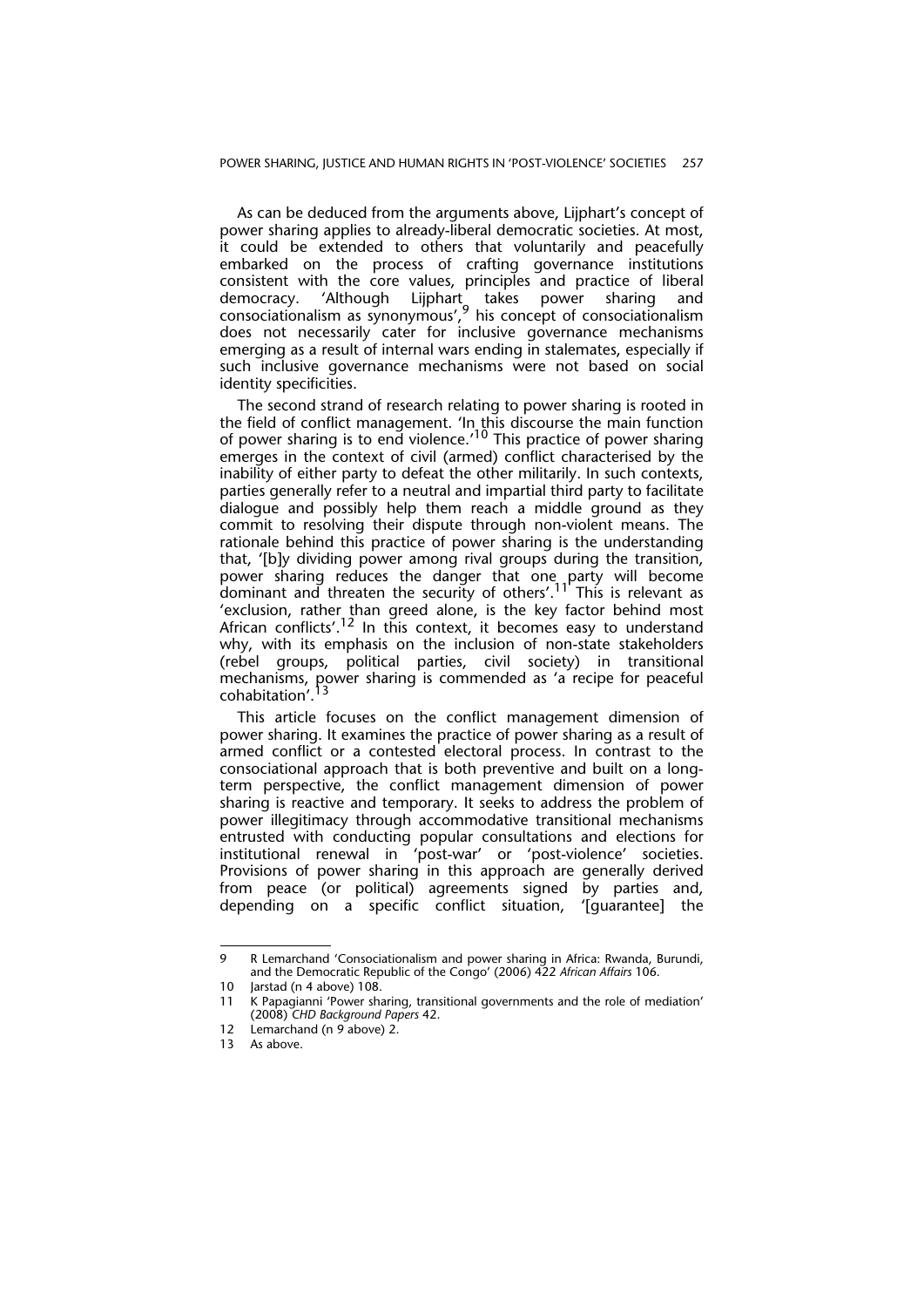participation of representatives of significant groups in political decision making, and especially in the executive, but also in the legislature, judiciary, police and  $army'$ .<sup>14</sup> They have 'a demonstrated ability to provide a sense of security to former combatants facing the immediate prospect of working together peacefully after a severe conflict such as a civil war'.<sup>15</sup>

However, it has been argued that the '[i]nclusion of warring parties in a power-sharing arrangement does not always end violence'.<sup>16</sup> Furthermore, by excluding the general public from matters affecting national life directly, power sharing is not only elitist but also tends to undermine democratic processes. In countries such as Liberia and the DRC, where the distribution of power encompassed the economic sector (public corporations), power sharing turned out to be an impediment to the countries' economic recovery. Still, by providing rebels with a share of state power, the practice of power sharing  $17$ 

creates an incentive structure would-be leaders can seize upon by embarking on the insurgent path as well. As a result, and irrespective of their effectiveness in any given case, power-sharing agreements contribute to the reproduction of insurgent violence.

In the cases of Liberia and Sierra Leone, former Liberian transitional President Amos Sawyer argues that power-sharing governments established to end civil war in these two countries were 'substantially, if not totally, controlled by armed groups whose leaders could hardly find in such arrangements sufficient incentive to blunt their greed and ambition'.<sup>18</sup> This means that by bringing together diverse groups with diverging interests, power-sharing arrangements succeed with regard to inclusiveness without necessarily guaranteeing the effectiveness of these hybrid mechanisms.

Lastly, perhaps the most important discussion regarding power sharing as a peace-making tool relates to its relationship with justice and human rights, on the one hand, and peace and reconciliation, on the other. The protection and promotion of human rights are regarded as building blocks in the emergence of a justice-based society. Justice can be defined as a set of ideas, values and practices seeking to ensure that all individuals forming part of a society are treated in an equal, fair, deserving and righteous manner. Justice, according to Kofi Annan, is 'an ideal of accountability and fairness in

<sup>14</sup> Papagianni (n 11 above) 42.

<sup>15</sup> Hoddie & Hartzell cited by A Mehler 'Peace and power sharing in Africa: A not so obvious relationship' (2009) 432 *African Affairs* 108 454.

<sup>16</sup> Jarstad (n 4 above) 117.

<sup>17</sup> Mehler (n 15 above) 455.

<sup>18</sup> A Sawyer cited by Mehler (n 15 above) 463.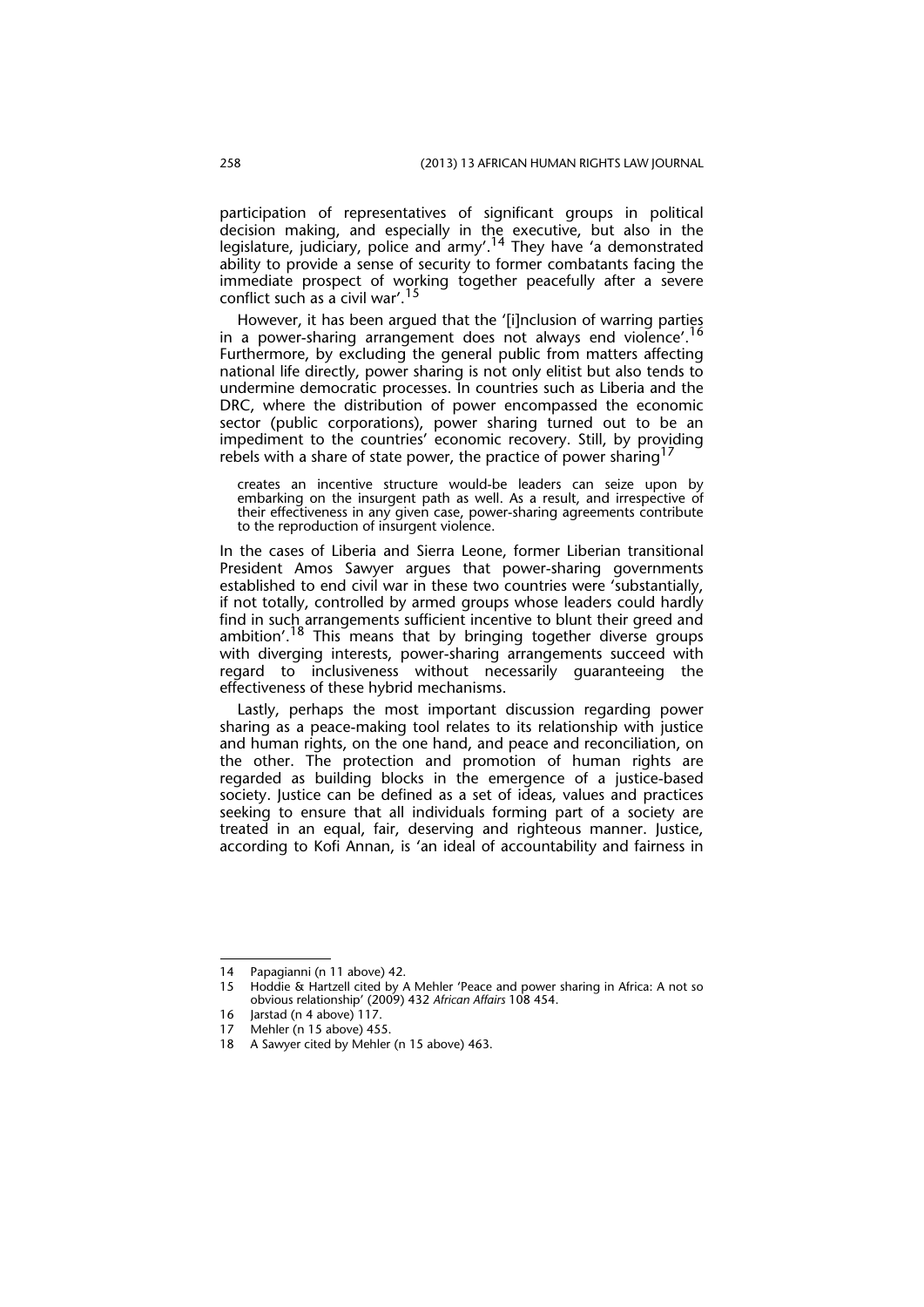the protection and vindication of rights and the prevention and punishment of wrongs'.<sup>19</sup>

Although the ideals of human rights and the promotion of justice seem to be shared by all human beings in different societies, practice does not always match theoretical pronouncements. In the case of societies emerging from civil war, the pursuit of justice and the protection and promotion of human rights raise the philosophical question of the feasibility of peace and reconciliation and the avoidance of relapse into violence. In its negative and positive conceptualisations, peace is regarded not only as the absence of direct violence, but also a societal condition that emphasises the resolution of inter-personal and inter-community conflicts through peaceful means. For its part, reconciliation is a complex process that aims at bringing former conflicting parties together in a mutual recognition of their misdeeds, their readiness to forgive one another and their commitment to transform their relationships. It entails 'finding a way to live alongside former enemies'.<sup>20</sup>

So, the main question in societies emerging from protracted civil conflicts revolves around the extent to which justice and human rights can be pursued and protected without jeopardising the peace and reconciliation processes. As Järvinen puts it, '[o]ne of the greatest challenges to any post-conflict society is how to deal with past crimes ... and other human rights abuses'.<sup>21</sup>

In much of the literature relating to the question of justice in postconflict societies, emphasis has been put on transitional justice as the most suitable perspective of justice that ought to be pursued. Transitional justice can be defined as 'the full range of processes and mechanisms associated with a society's attempts to come to terms with a legacy of large-scale past abuses, in order to ensure accountability, serve justice and achieve reconciliation'.<sup>22</sup> Its mechanisms are both judicial (trials) and non-judicial (truth and reconciliation commissions, amnesties, parliamentary or other inquiries, lustrations, reparations). Due to this combination of judicial and non-judicial mechanisms of pursuing justice, transitional justice is viewed as less antithetical to peace and reconciliation in post-conflict societies than a justice perspective exclusively focused on retributive mechanisms. Yet, it ought to be admitted that the balance between judicial and non-judicial mechanisms of post-conflict transitional justice is deemed to vary from one society to another, taking into consideration – among other things – the specific nature of a conflict and the mode of its termination. The next three sections analyse the

<sup>19</sup> K Annan *The rule of law and transitional justice in conflict and post-conflict societies. Report of the Secretary-General* (2004) 4.

<sup>20</sup> D Bloomfield 'Reconciliation: An introduction' in D Bloomfield *et al* (eds) *Reconciliation after violent conflict: A handbook* (2003) 12.

<sup>21</sup> T Järvinen 'Human rights and post-conflict transitional justice in East Timor' (2004) *UPI Working Papers* 47 36.

<sup>22</sup> Annan (n 19 above) 4.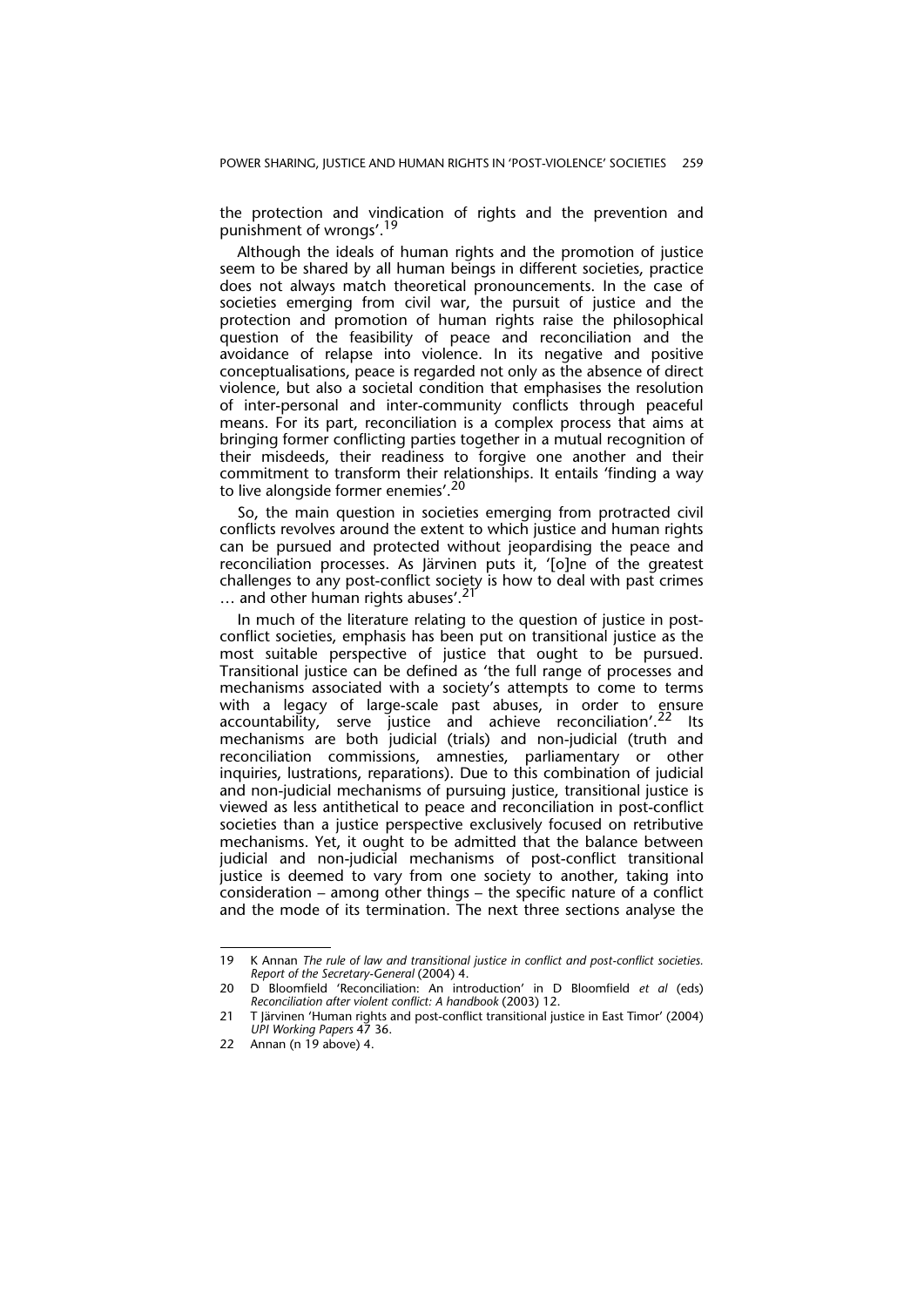dynamic relationship between power sharing, justice and human rights in Rwanda, the DRC and Kenya.

### **3 Power sharing after a civil war: The case of Rwanda**

#### **3.1 Background to the conflict**

The power-sharing dispensation implemented in Rwanda between 1994 and 2003 emerged in the aftermath of the country's 1994 genocide during the civil war that started in October 1990. According to Lemarchand,<sup>23</sup>

[a]lthough there is general agreement among Rwanda specialists that the roots of conflict lie in the transformation of ethnic identities that has accompanied the advent of colonial rule, the chain of events leading to the killings begins with the Hutu revolution of 1959-62 ...

Enduring consequences of the revolution were the abolition of the Rwandan Tutsi-based kingship and the establishment of a Hutucontrolled republic in 1962 at independence, followed by the exile of thousands of Tutsi Rwandans to neighbouring countries, including Uganda, the DRC and Tanzania and beyond.

After a three-decade long exile, emigrated Tutsi formed the backbone of the RPF that would launch an armed insurrection from Uganda against the predominantly Hutu government of President Juvénal Habyarimana. The justification for the war thus stemmed from the prolonged confiscation of political power and the attending socioeconomic privileges by successive Hutu regimes coupled with the marginalisation of the Tutsi minority.

A lack of meaningful preparation, inadequate manpower and military assistance from Mobutu's Zaire (DRC) to the Habyarimana regime, among other things, ensured that the RPF's early offensive in 1990 was a failure. However, three years later, emboldened military power on the part of the RPF, coupled with persistent tensions within the Habyarimana regime, led to a military stalemate, providing the ground for the Arusha peace talks in Tanzania. While the parties prepared for the negotiation process through the Arusha talks, in March 1992 an interim coalition government was put in place to manage the country until the completion of the negotiations. It encompassed representatives of Habyarimana's party, *Mouvement National Révolutionnaire pour le Développement et la Démocratie* (MNRDD), as well as opposition parties, including the *Mouvement Démocratique Républicain* (MDR), the *Parti Social-Démocrate* (PSD) and the *Parti Libéral* (PL). In spite of the signing of the Arusha Peace Accord in 1993 and clear indications of the unravelling of the transitional government starting a month earlier with the dismissal of interim Prime Minister Dismas Nsengiyaremye, the implementation of

<sup>23</sup> R Lemarchand *The dynamics of violence in central Africa* (2009) 81.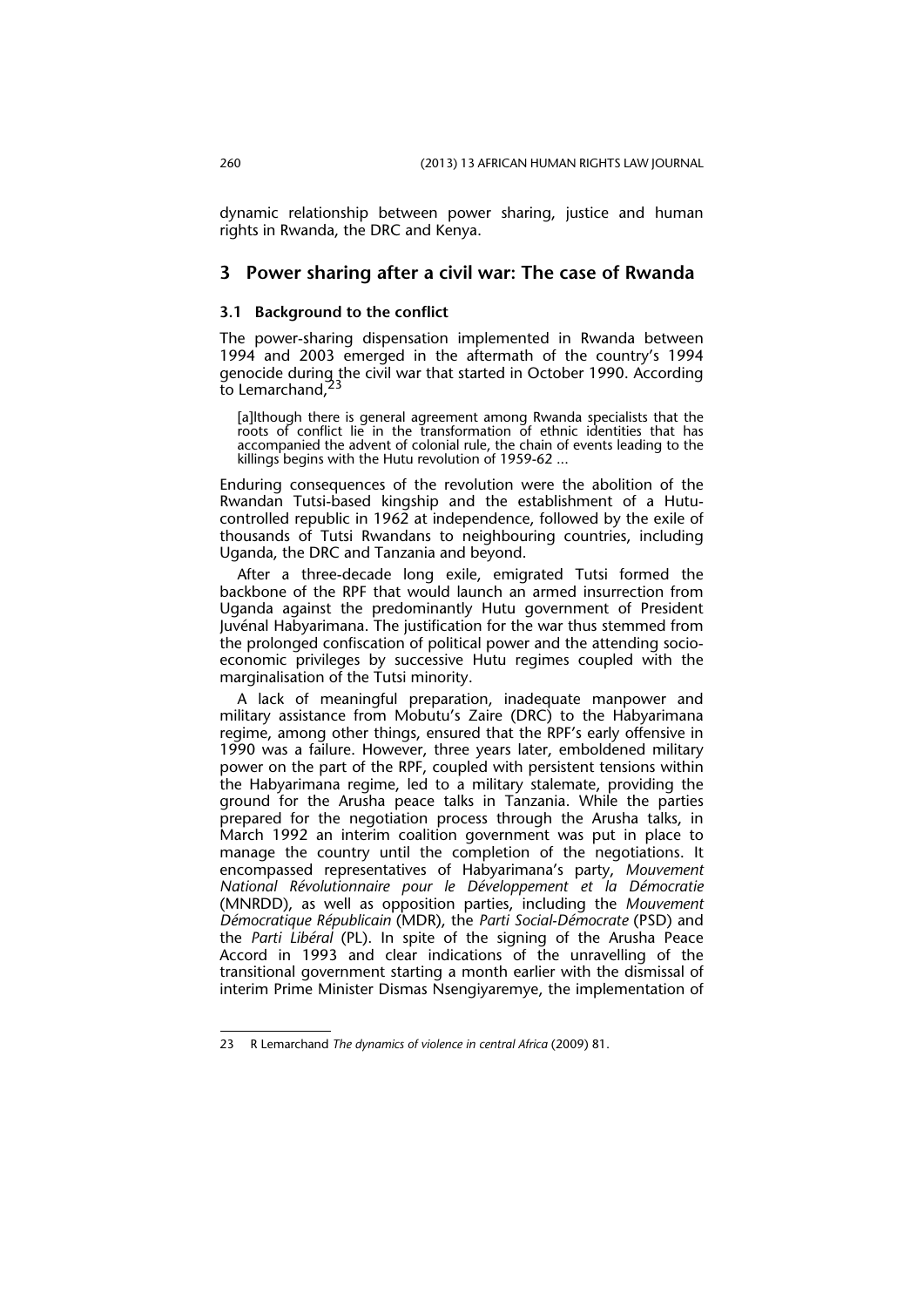the agreement failed to materialise, mainly due to stalling tactics by parties on both sides as well as the difficulty of 'wringing resources out of a reluctant international community already fatigued by three years of post-Cold War nation-building experiments'.<sup>24</sup> According to Mamdani, 25

[t]he Arusha Agreement was signed stillborn, mainly because it failed to take account of the extremist CDR [*Coalition pour la Défense de la République*], either by including it or by containing it. Instead, the peace agreement wholly excluded the CDR, even from the transitional government. Strong in both the government and the army, the extremists faced a double loss: of the government to the opposition and of the army to the RPF.

The stage was thus set for the very unravelling of the Arusha Agreement itself. Only a trigger was needed for the cataclysm to befall the country. This came in the form of the assassination of President Juvénal Habyarimana on 6 April 1994.

### **3.2 The power-sharing mechanism**

The power-sharing mechanism established in Rwanda in the aftermath of the country's genocide was peculiar in that it emerged in spite of one of the conflicting parties, namely the RPF, winning the war and assuming power militarily. The official explanation as put forward by the new RPF's rulers was that the spirit of the Arusha Peace Accord signed on 4 August 1993 by all Rwandan parties to the peace talks ought to be preserved. In fact, the RPF's emphasis on inclusiveness was so appealing that it earned the party praises, even from academic quarters, as illustrated by the long quote below:

The government that was inaugurated on July 19, 1994, was a genuine government of national unity. It was fully in the spirit of the Arusha Peace Agreements of August 1993 which the *génocidaire* regime had sought to destroy. The new president, Pasteur Bizimungu, was an RPF Hutu who had been a government civil servant in the 1980s. Of the twenty-one ministries, the lion's share (eight) had gone to the RPF; the rest were evenly distributed, with four ministries going to the ... MDR ... three to the ... PSD, three to the Liberals, two to independent personalities, and one to the small Christian Democratic Party. In ethnic terms fifteen of the new ministers were Hutu and only six were Tutsi. After such a catastrophe the new cabinet looked like a small miracle of reason in a sea of madness.

However, in spite of the official proclamations and the external appearances, the newly-designed power-sharing mechanism was an expected far cry from the original compromise contained in the Arusha Accord that provided for a more balanced distribution of

<sup>24</sup> G Khadiagala 'UN peacekeeping in the Great Lakes region: The DRC, Rwanda and Burundi' in A Adebajo (ed) *From global apartheid to global village: Africa and the United Nations* (2009) 312.

<sup>25</sup> M Mamdani *When victims become killers: Colonialism, nativism, and the genocide in Rwanda* (2001) 211.

<sup>26</sup> G Prunier *Africa's world war: Congo, the Rwandan genocide, and the making of a continental catastrophe* (2009) 7.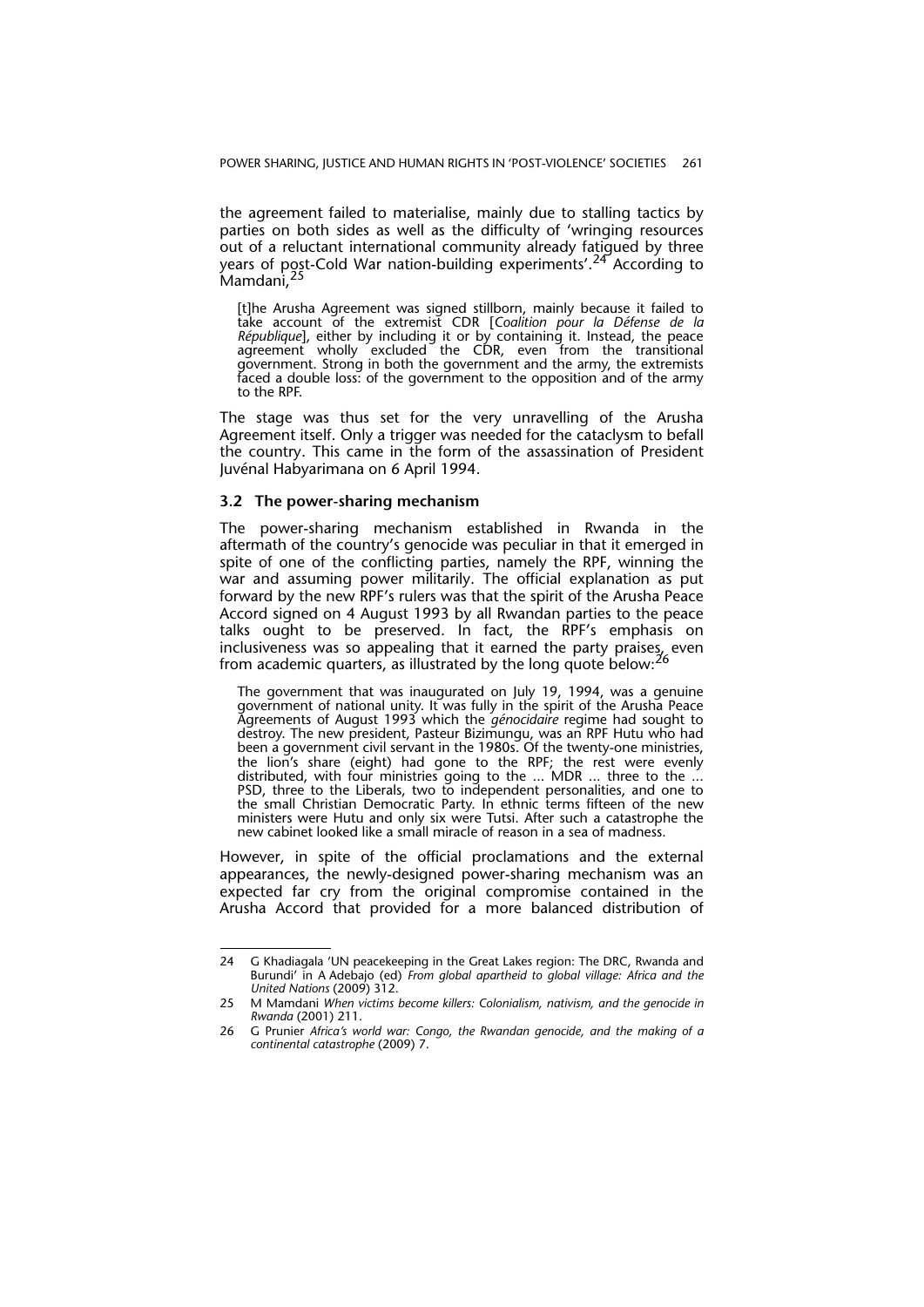power among all actors in both the civilian sphere and the security sector. Furthermore, more than the quote above reveals, in reality the new balance of power had significantly tilted in favour of the victorious RPF, following a declaration made on 17 July 1994 by the latter that $^{27}$ 

profoundly modified the nature of the political regime agreed in Arusha: It introduced a strong executive presidency, engineered the dominance of the RPF in the government and redrew the composition of the parliament. The new fundamental law was in effect a piece of subtle constitutional engineering, which attempted to hide the monolithic nature of political power.

The RPF's prominence within the new Rwandan inclusive transitional framework was not limited to legal aspects; it was equally consistent with the manner in which power was exercised. The latter was characterised by a 'closely controlled political environment'28 in which the RPF reigned supreme and the very narrow power base which was made up of 'the army and the security services, the party officials ... and a fraction of the urban population … in particular from Uganda, which returned to the country in the wake of RPF's victory'.

The gap between the RPF's professed adherence to the spirit and letter of the Arusha Accord and the reality of their exercise of power in the context of a morally-shattered society contributed to the erosion of the Rwandan post-genocide power-sharing project. According to Prunier, the 'collapse of the national unity government'<sup>30</sup> came in late August 1995 with the sacking of Prime Minister Faustin Twagiramungu alongside four ministers, namely, Seth Sendashonga (Interior), Immaculée Kayumba (Transport and Communications), Alphonse-Marie Nkubito (Justice) and Jean-Baptiste Nkuriyingoma (Information). Of course, as Prunier later notes, in spite of this radical shift, the government of national unity continued to exist for eight more years until the April 2003 presidential elections, albeit 'with diminishing credibility'.<sup>31</sup>

But the credibility of a regime is not solely derived from its legislative intents and style of exercising power. It also owes to the perception it instils among its citizens as well as its bilateral and multilateral partners. In this context, the commitment on the part of the RPF-controlled transitional government of Rwanda (1994-2003) to bringing a sense of normalcy and statehood to the country in the aftermath of a blatant failure on the part of the United Nations (UN), helped legitimise the transitional process in the eyes of the international community. Internally, memories of the horror brought

<sup>27</sup> F Reyntjens *The great African war: Congo and regional geopolitics*, *1996-2006*  $(2009)$  24.

<sup>28</sup> As above.

<sup>29</sup> As above.<br>30 Prunier (n

Prunier (n 26 above) 42.

<sup>31</sup> Prunier 46.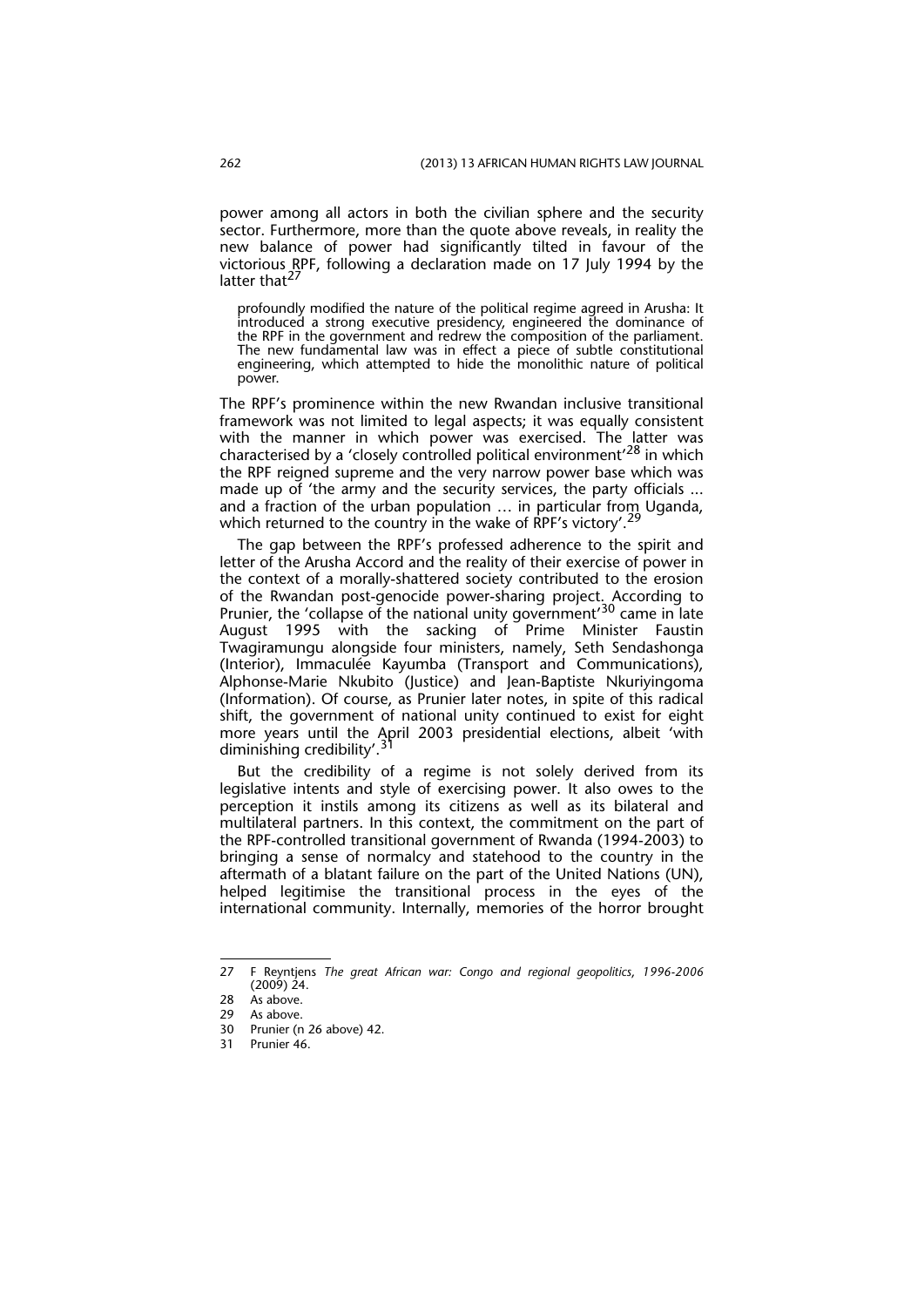about by the genocide and the feeling of guilt they instilled among the country's Hutu population in the context of an increasingly police state were key in not only quelling any militant fervour among Hutu politicians, but also in aligning the civil society movement and the general public to the imperatives of the new power wielders. This new reality had significant implications on all aspects of the evolution of post-genocide Rwanda, including in the areas of justice and human rights.

### **3.3 Implications for justice and human rights**

The Rwandan crisis posed a daunting challenge to any idea of pursuing justice as well as protecting and promoting human rights in its aftermath. As a collective action, the genocide defied the very essence of the feasibility of 'modern' justice while raising the question of the possibility of a human rights-based regime amid intercommunity polarisation. This was mainly due to the very scale of the violence. Firstly, the violence killed around one million people, the majority of whom were targeted simply because of their 'ethnic' identity. Secondly, although it was instigated by the elite and coordinated by middle-level party and government officials, the genocide was actually executed by ordinary community members.<sup>32</sup>

Four processes are worth analysing in so far as the pursuit of justice and reconciliation as well as the protection and promotion of human rights in post-genocide Rwanda are concerned, namely, the International Criminal Tribunal for Rwanda (ICTR); the national judicial process; the *Gacaca* courts; as well as the National Unity and Reconciliation Commission (NURC). From the onset it ought to be noted that the design of these processes was largely influenced by the mode of conflict termination in the country. As Brown arques: 33

Given the RPF's victory on the battlefield and its virtual monopoly of political power, unchallenged in any significant way by local civil society and legitimated and reinforced by international donors, Rwanda's efforts in the area of justice and the rule of law closely reflect the ruling party's interests.

The ICTR was established by the UN Security Council through Resolution 955, adopted on 8 November 1994. Its purpose was to prosecute persons responsible for genocide and other serious violations of international humanitarian law committed in the territory of Rwanda and Rwandan citizens responsible for genocide and other

<sup>32</sup> Strauss estimates the total number of perpetrators of genocide in Rwanda to be 'between 175 000 and 210 000'. He defines a perpetrator as 'someone who participated in an attack that killed another person, even if the individual did not himself kill'. See S Strauss 'Rwanda's security trap and participation in the 1994 genocide' in JP Chrétien & R Banégas (eds) *The recurring Great Lakes crisis: Identity, violence and power* (2008) 174.

<sup>33</sup> S Brown 'The rule of law and the hidden politics of transitional justice in Rwanda' in CL Sriram *et al* (eds) *Peacebuilding and the rule of law in Africa: Just peace?* (2011) 179.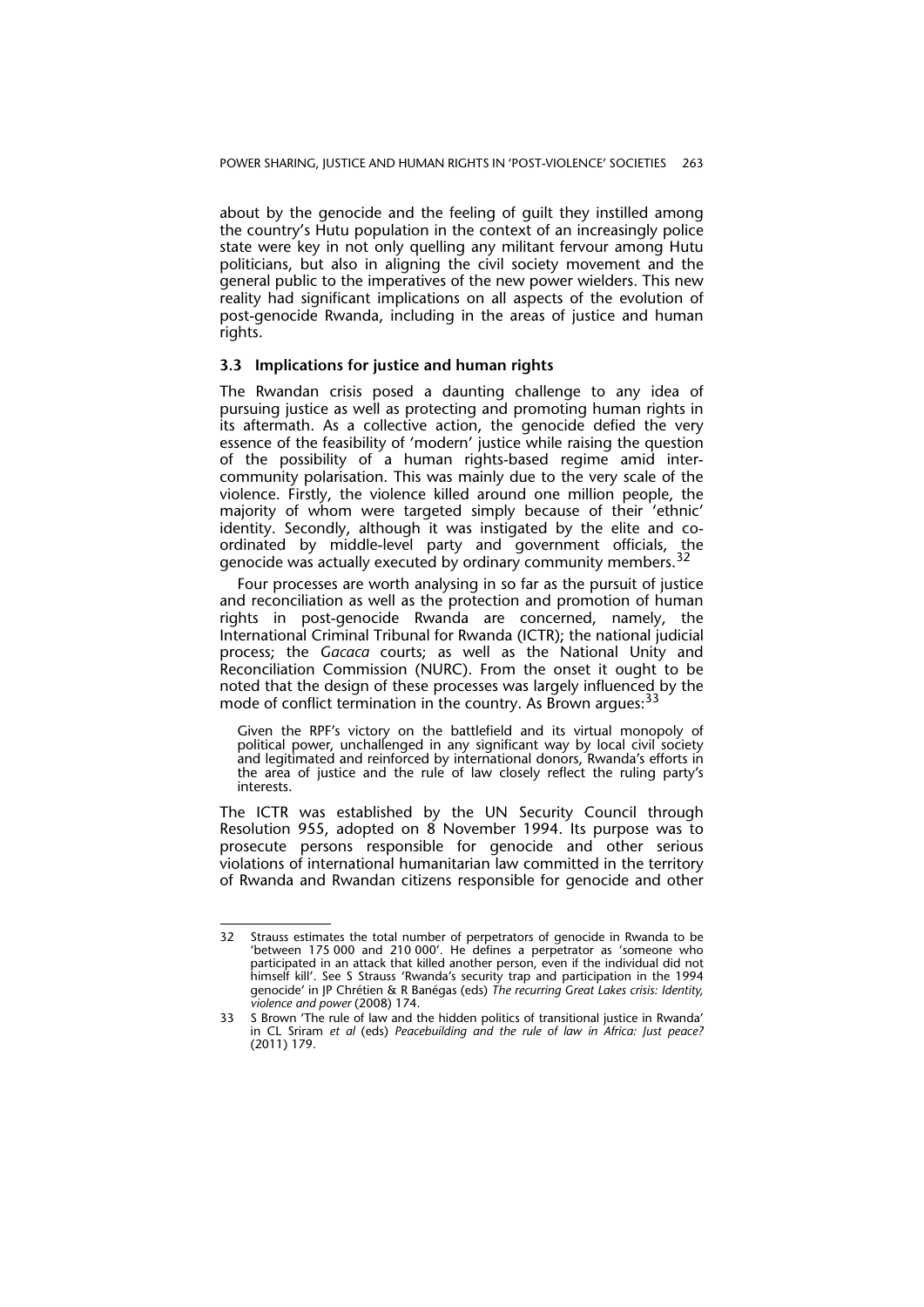such violations committed in the territory of neighbouring states, between 1 January and 31 December 1994.<sup>34</sup>

Overall, the ICTR has been reasonably effective in holding key perpetrators accountable for their crimes. Its retributive functions can be said to have thus contributed to the rule of law, albeit on a very limited scale, since it is only mandated to try a relatively small set of perpetrators of the worst atrocities under the international law. [I]t also discredited Hutu … extremists and obstructed their efforts to reorganize abroad, as well as dissuaded Tutsi reprisals. The tribunal ... could potentially also have a deterrent effect, albeit a modest one, against future crimes on a massive scale. $3$ 

However, despite its achievements, the ICTR has received several criticisms. 'Located in Arusha, Tanzania, the tribunal has been both physically and psychologically distant from the people of Rwanda.'<sup>36</sup> Equally, the speed of trials has been alarmingly low.<sup>37</sup> In fact, between January 1997 and May 2012, the ICTR has only completed 62 trials, with 54 convictions and eight acquittals.<sup>38</sup> In the meantime, the cost of operations has nonetheless been very high. In its first decade (January 1997 to April 2007), the ICTR spent about US\$1 billion in 33 prosecutions, an average of about \$30 million per completed case.<sup>39</sup> Rapports between the tribunal and the Rwandan government have been fraught with tension, especially with regard to witnesses' protection. The ICTR views this protection as the responsibility of Rwandan authorities while the latter have repeatedly complained of not being kept informed of witnesses' movements between Rwanda and Arusha. Furthermore, '[t]he impact of the ICTR on reconciliation (an explicit objective of the tribunal) and broader peace building has been minimal<sup>'</sup>.<sup>40</sup> This perception is fuelled by the fact that not only all those prosecuted thus far before the tribunal have been Hutu, but also the Rwandan government has clearly opposed any attempt by the tribunal to investigate RPF's soldiers for their role in the conflict. Further criticisms have included 'a lack of qualified and competent personnel from the very beginning [and] allegations of mismanagement of funds and inefficiency'.<sup>41</sup> Lastly, some have gone as far as questioning the very relevance of the ICTR. According to Rwandan President Paul Kagame, the ICTR was 'established by the UN against the wishes of the Rwandan

<sup>34</sup> Brown (n 33 above) 183.

<sup>35</sup> Brown (n 33 above) 183-184.

<sup>36</sup> Brown (n 33 above) 183.

<sup>37</sup> SF Musungu & L Louw 'The pursuit of justice in post-genocide Rwanda: An evaluation of the international and domestic legal responses' (2001) 2 *East African Journal of Peace and Human Rights* 203.

<sup>38</sup> British Broadcasting Corporation 'Rwanda "*Gacaca*" genocide courts finish work' http://www.bbc.co.uk/news/world-africa-18490348 (accessed 18 June 2012).

<sup>39</sup> Brown (n 33 above) 183. 40 Brown (n 33 above) 184.

<sup>41</sup> NA Jones *The courts of genocide: Politics and the rule of law in Rwanda and Arusha* (2010) 184.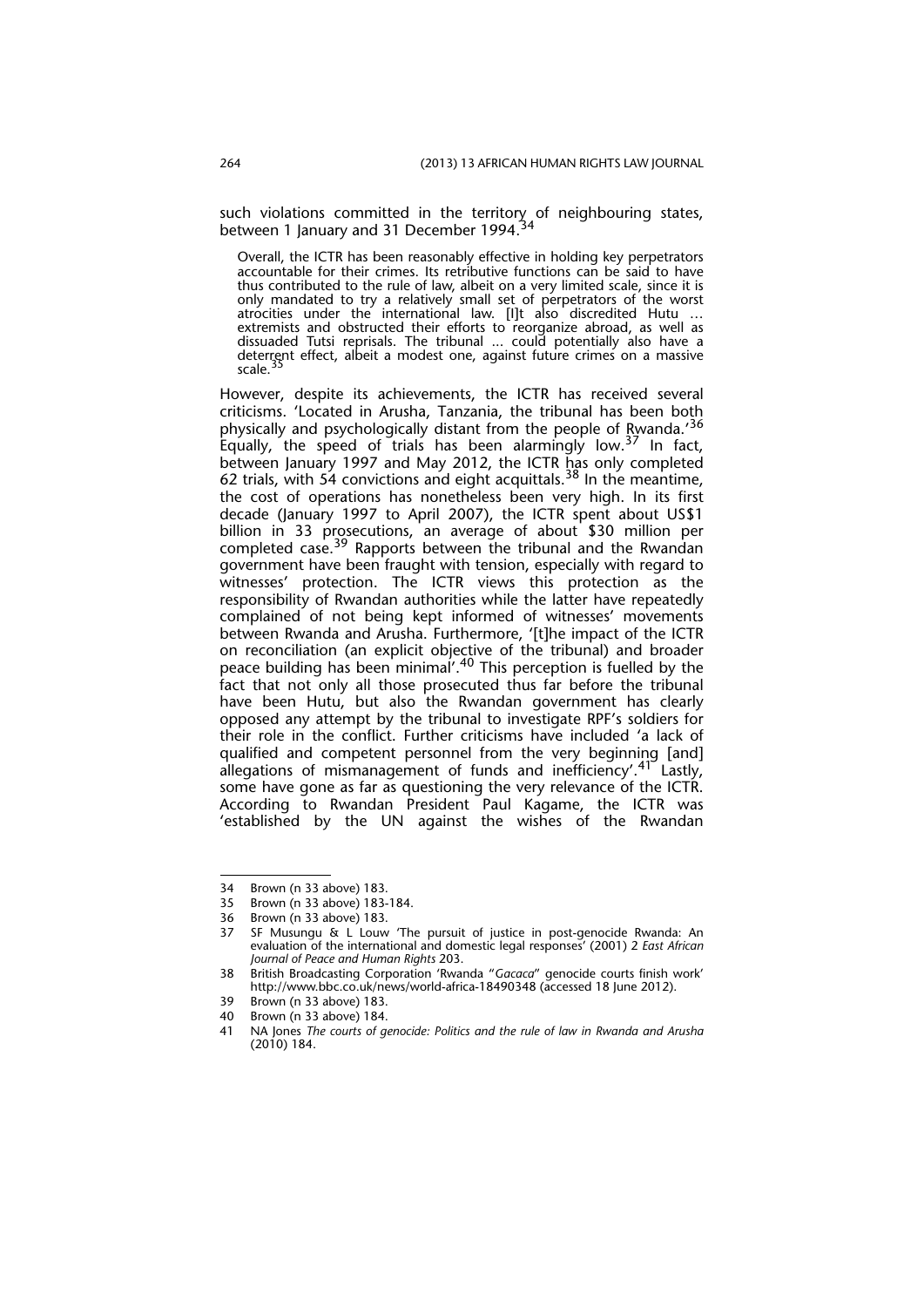government'.42 In this context, the international community's rush in establishing the ICTR is viewed as a face-saving scheme for its blatant failure to prevent or stop the genocide. According to Uvin and Mironko, the ICTR plays 'above all a symbolic role, a concrete demonstration of the international community's moral concern'.<sup>43</sup>

At the national level, the Organic Law on the Organisation of Prosecutions for Offences Constituting the Crime of Genocide or Crimes against Humanity, enacted on 1 September 1996, provides for Rwandan national courts to prosecute individuals accused of crimes of genocide or crimes against humanity committed between 1 October 1990 and 31 December 1994. But the problem with the national justice system was that it faced serious infrastructure and logistical problems due to mismanagement under the previous regimes as well as a major personnel shortage as a direct consequence of the genocide. The majority of its personnel were either killed or had chosen exile because of their involvement in the genocide and/or fear of reprisals.<sup>44</sup> Yet, the system was able to process as many as 10 000 cases between 1997 and 2004.45

However, just like the international mechanism, the national justice system has also had its critics. It lacked capacity, especially in its early stages, while the quality of justice it serves has been described as 'poor due to inadequate defence representation, lack of resources, and especially political interference'.<sup>46</sup> A report released by Human Rights Watch in July 2008 found that the Rwandan judiciary was 'largely subordinate to the executive branch and even to elite unofficial actors who enjoy both economic and partisan political power'.<sup>47</sup> Furthermore, in spite of continuous efforts, the national judicial system remained, over a decade after the genocide, compounded by the large number of suspects awaiting trial and overcrowding in prisons this leads to. As of 2006, Brown writes: <sup>48</sup>

A dozen years after the genocide, about 80,000 Rwandans were incarcerated without having been convicted of any crime, still awaiting a verdict or in most cases for their cases to be heard – a clear violation of their right to a speedy trial. Conditions in highly overcrowded Rwandan prisons constitute in themselves a human rights violation.

If anything, the virtual impossibility on the part of government to process all genocide suspects through the national judicial system led to the establishment of *Gacaca* courts in 2001 'to achieve truth,

<sup>42</sup> P Kagame 'Preface' in P Clark & ZD Kaufman (eds) *After genocide: Transitional justice, post-conflict reconstruction and reconciliation in Rwanda and beyond* (2008) xxv.

<sup>43</sup> Cited by Brown (n 33 above) 184.<br>44 Musungu & Louw (n 37 above) 20

Musungu & Louw (n 37 above) 205.

<sup>45</sup> Brown (n 33 above) 185.

<sup>46</sup> L Wardof cited by Brown (n 33 above) 184.

<sup>47</sup> Cited by Brown (n 33 above) 184.<br>48 Brown (n 33 above) 185

Brown (n 33 above) 185.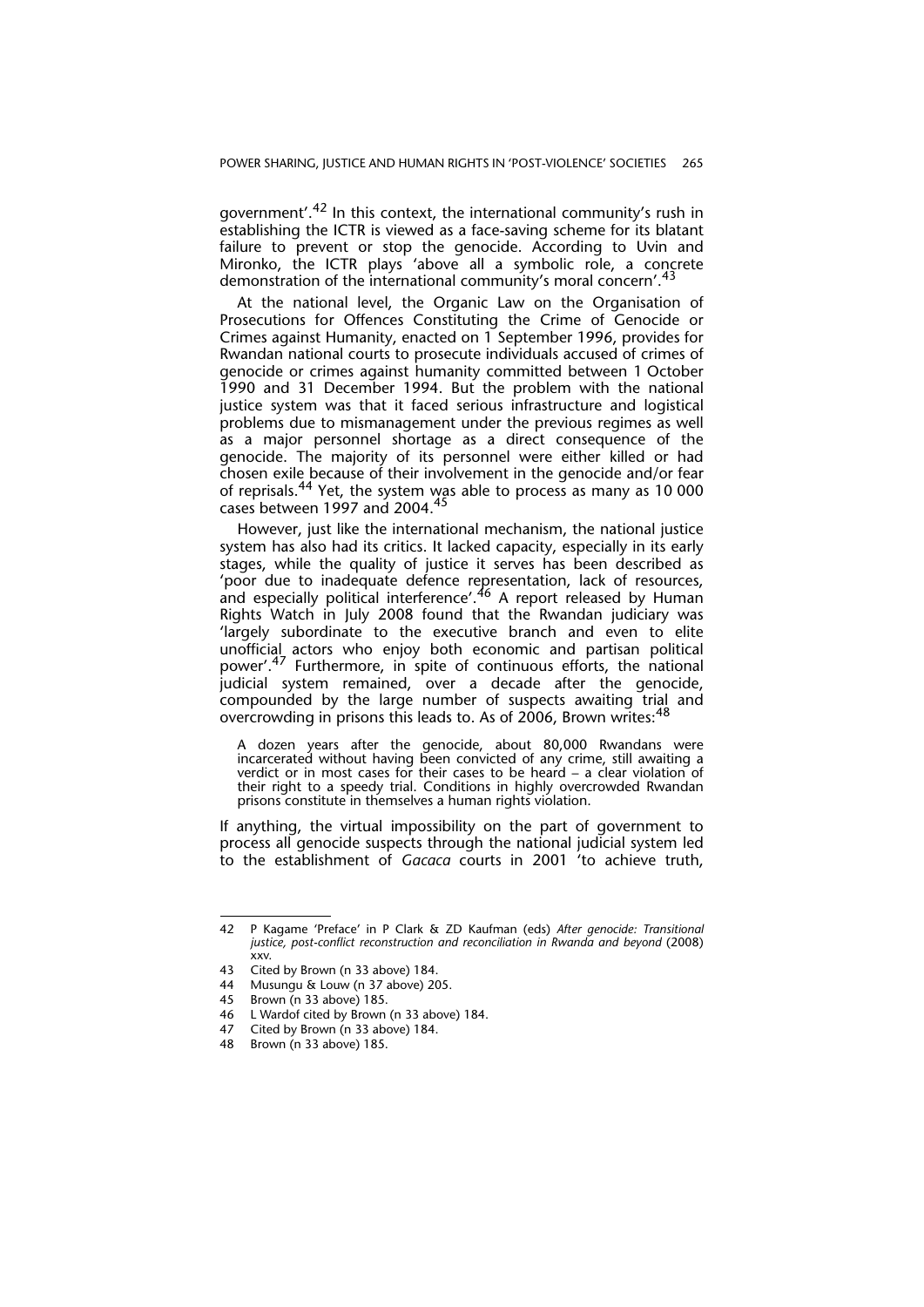justice and reconciliation among Rwandans'.<sup>49</sup> After a trial period between 2002 and 2004, the *Gacaca* courts were in 2005 launched countrywide. According to Rwandan President Paul Kagame, *Gacaca* jurisdictions constitute  $a<sup>3</sup>$ 

revived and reformed traditional conflict resolution system that involves the population intimately in the prosecution of genocide suspects. All Rwandans own *Gacaca*, a system which allows those accused of lesser crimes to face their accusers, and permits in turn their communities to participate in deciding whether to acquit or punish those charged with genocide crimes.

However, although<sup>51</sup>

often portrayed as 'traditional' community-based justice, contemporary *gacaca* mechanisms differ fundamentally from the traditional form, which did not, for instance, habitually deal with serious cases such as murder, and emphasised collective restitution over punishment.

According to Waldorf, although<sup>52</sup>

few of the 'customary' features remain … [the *Gacaca* system constitutes] an official state institution intimately linked to the state apparatus of prosecutions and incarceration, and applying codified, rather than 'customary' law.

Hence the *Gacaca* courts are administered through the national Ministry of Justice.

There can be no doubt as to the contribution of *Gacaca* courts in clearing the backlog of genocide cases, delivering both retributive and restorative justice, facilitating processes of truth telling and truth hearing as well as initiating processes of healing, forgiveness and reconciliation and thus providing for positive peace in Rwanda.<sup>53</sup>  $Yet.<sup>54</sup>$ 

the lack of representation for the accused violates international standards and the provisions of the Charter of the African Union and the Rwanda Constitution, which [are] antithetical to the concept of the rule of law.

Lastly, the transitional government of Rwanda established the National Unity and Reconciliation Commission (NURC) in March 1999 in an effort to rebuild a sense of national cohesion among all Rwandans. The NURC was conceived to prepare and co-ordinate national programmes for the promotion of national unity and reconciliation, educate the population on issues relating to national unity and reconciliation, conduct research and disseminate publications relating to peace, national unity and reconciliation as well

<sup>49</sup> British Broadcasting Corporation (n 38 above).

<sup>50</sup> Kagame (n 42 above) xxv.

<sup>51</sup> Brown (n 33 above) 185.

<sup>52</sup> Cited by Brown (n 33 above) 185.

<sup>53</sup> P Clark *The* Gacaca *courts, post-genocide justice and reconciliation in Rwanda: Justice without lawyers* (2010) 342.

<sup>54</sup> Brown (n 33 above) 186.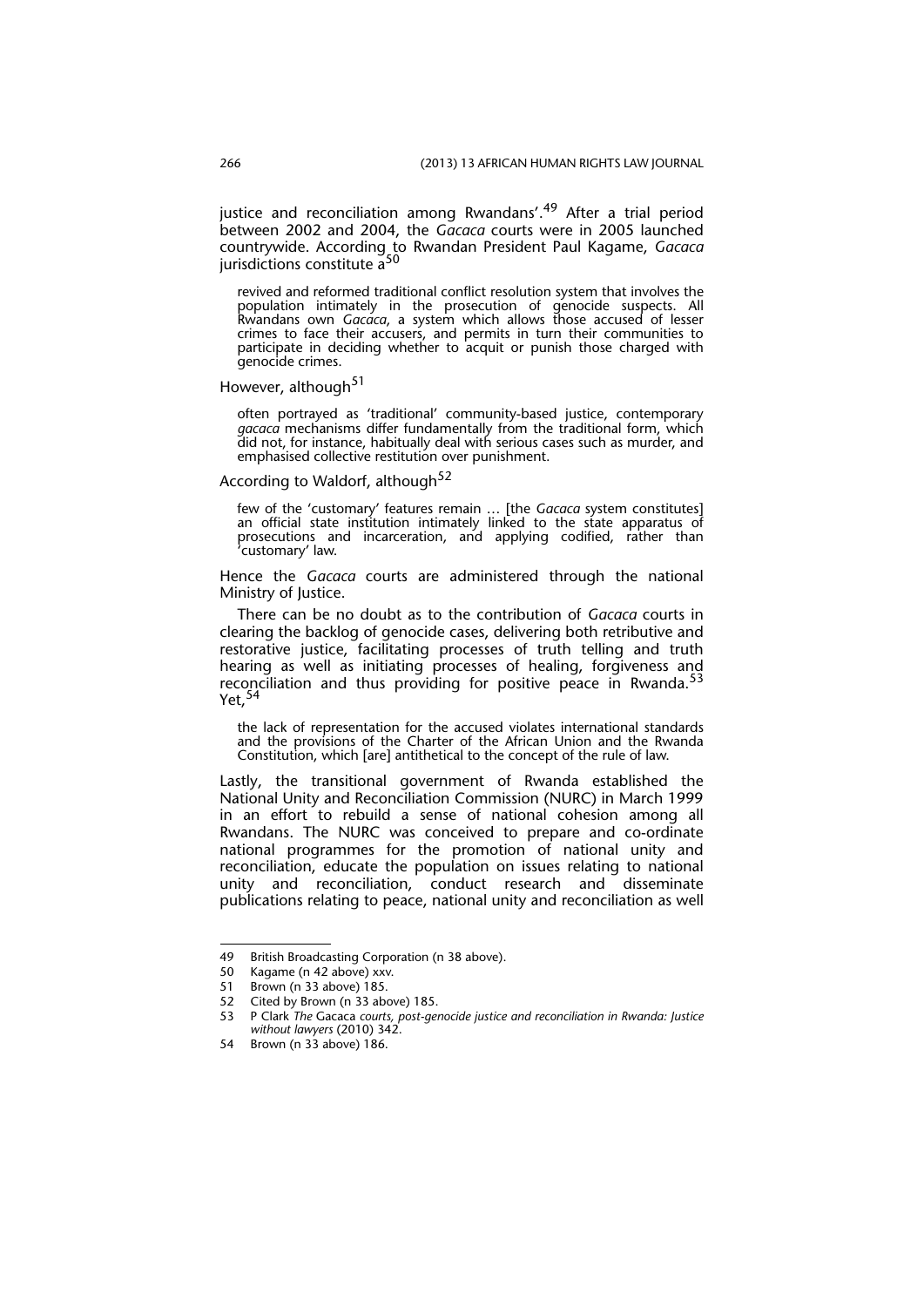as serve as a vanguard in denouncing and fighting acts, writings and utterances intended to promote discrimination, intolerance and xenophobia.<sup>55</sup> The NURC's activities have encompassed the organisation of meetings, workshops, conferences and national summits targeting different segments of the population and whose major themes specifically address civic education, conflict resolution and support to community initiatives aiming to achieve unity and reconciliation.<sup>5</sup>

### **4 Power sharing to end a civil war: The case of the Democratic Republic of the Congo**

### **4.1 Background to the conflict**

The DRC conflict that led to the 2003-2006 power-sharing dispensation being analysed hereunder started on 2 August 1998. It followed on a decision by Laurent-Désiré Kabila to send back to their country Rwandan troops that had assisted him in toppling the Mobutu regime a year earlier. In response to Kabila's decision, the Rwandan government took upon itself to topple its former ally and install a new and friendly leader in its giant neighbour. As was the case in 1996, it subsequently helped set up a Congolese rebellion, the *Rassemblement Congolais pour la Démocratie* (RCD), to make the whole initiative look 'authentically Congolese',<sup>57</sup> before being joined by Uganda and Burundi.

However, the *blitzkrieg* Rwanda and the RCD had initially hoped for never materialised, mainly thanks to Kabila's ability to secure military assistance from Zimbabwe, Namibia and Angola, setting the stage for the five-year second Congo war. The war brought into Congolese territory seven national armies supporting either government (Angola, Chad, Namibia and Zimbabwe) or the rebellion (Burundi, Rwanda and Uganda). While Rwanda fully supported and controlled the mainstream RCD headquartered in the far-eastern city of Goma, Uganda sought to cast its own zone of influence by helping establish the *Mouvement de Libération du Congo* (MLC) before endorsing RCD's splintering groups, namely, the RCD-Kisangani/*Mouvement de Libération* (RCD-K/ML) and the RCD-National (RCD-N).

Still, the second war was also a confluence of foreign non-state armed groups pursuing a regime-change agenda against their respective countries. They included the *União para Independencia Total de Angola* (UNITA); the *Alliance pour la Libération du Rwanda* (ALiR, later known as the *Forces Démocratiques pour la Libération du Rwanda*

<sup>55</sup> See the NURC's official website on http://www.nurc.gov.rw/index.php?id=10 (accessed 21 October 2012).

<sup>56</sup> National Unity and Reconciliation Commission *Annual report of activities by the National Unity and Reconciliation Commission: February 1999-June 2000* (2000) 2.

<sup>57</sup> Prunier (n 26 above) 396.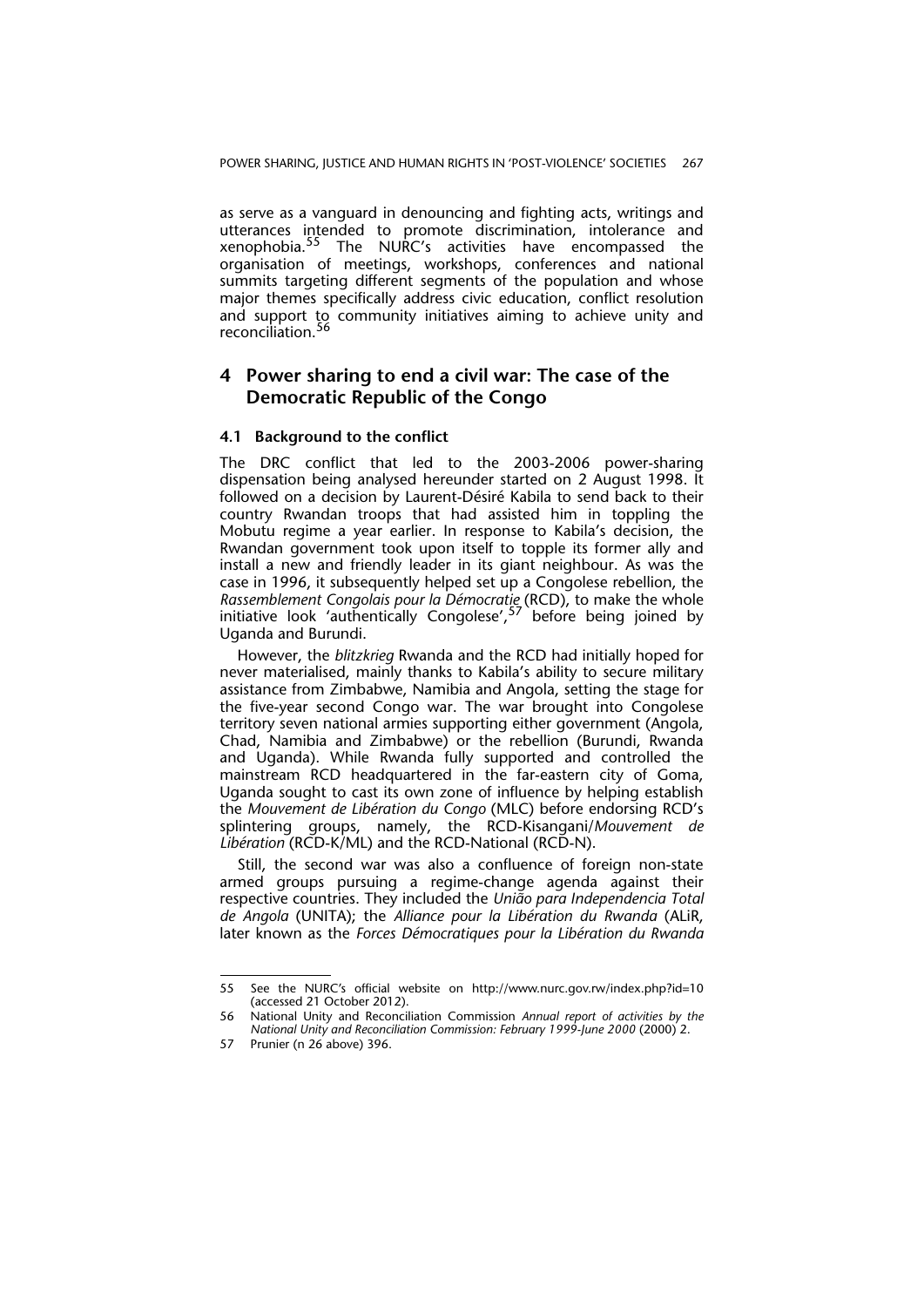or FDLR); the *Conseil National pour la Défense de la Démocratie/Forces de Défense de la Démocratie* (CNDD-FDD/Burundi); and so on. Ultimately the war failed to produce a clear winner on the battlefield, setting the stage for the ceasefire and negotiation processes that would pave the way to the 2003–2006 power-sharing transitional mechanism analysed below.

### **4.2 The power-sharing dispensation**

The 2003-2006 power-sharing dispensation in the DRC was derived from the Global and Inclusive Agreement on Transition in the Democratic Republic of Congo, signed on 17 December 2002 through the Inter-Congolese Dialogue (ICD) process. The ICD was held in South Africa between February-April and September-December 2002. It was aimed at providing an opportunity for Congolese socio-political stakeholders to resolve the intractable crisis triggered by the second Congo war. The all-inclusive transitional mechanism it produced was inaugurated on 30 June 2003 when incumbent Joseph Kabila was sworn in as the transitional head of state. It was based upon a very sophisticated power-sharing equation that took into account not only the warring parties (the former government, RCD-Goma, RCD-K/ML, RCD-N, MLC and *Mai-Mai*), but also representatives of civil society and political parties. It provided for a president seconded by four vice-presidents. National government positions were proportionally shared among the parties. The same principle applied to the two houses of the transitional parliament, namely, the National Assembly and the Senate. Provision was made equally for power sharing at the provincial level, in the diplomatic corps as well as in state-owned enterprises. Power sharing was even extended to 'democracy supporting institutions', namely, the Independent Electoral Commission, the National Media Authority, the Truth and Reconciliation Commission, the National Human Rights Commission and the Commission on Ethics and Fight against Corruption. The security sector (national army and national police) was exclusively earmarked for warring parties. The transition was designed to last between two and three years, culminating in the organisation of free and fair elections throughout the country.

Despite some failures, the core provisions of the transitional mechanism as expressed in the Global and Inclusive Agreement were implemented. On account of this mechanism, the DRC was able not only to regain its territorial integrity after five years of a *de facto* balkanisation, but also, and more importantly, to hold the first free and fair elections in 41 years. Yet, these encouraging end results should not obstruct the disappointing shortcomings that represented the permanent features of the transitional dispensation. First, the transitional dispensation was fraught with exorbitant operational costs due to the large number of personnel it brought about at all levels. The national executive was made up of 60 ministers and deputy ministers, beside the president and his four deputies. The National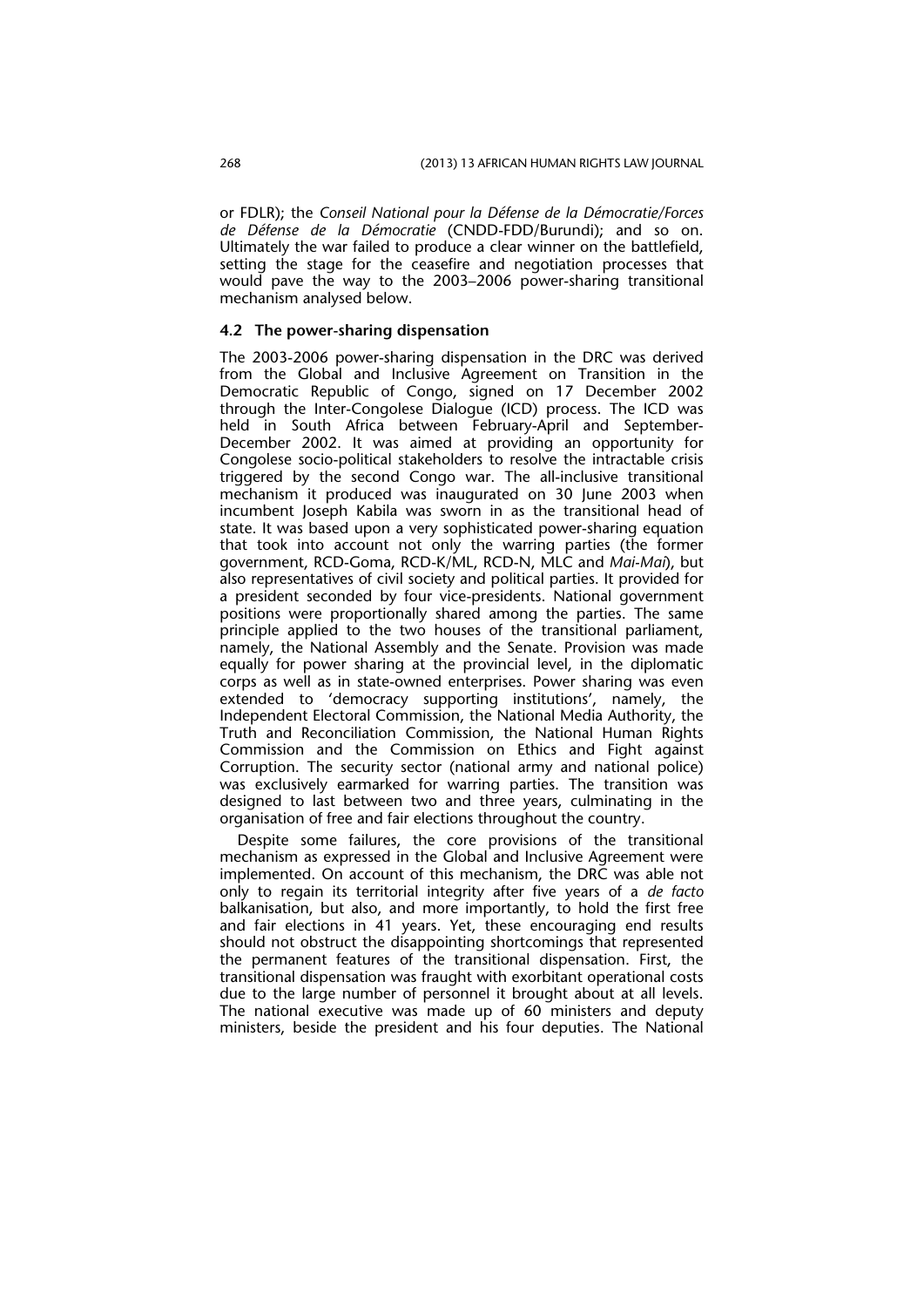Assembly had 500 members and the Senate had 120, all unelected. Second, the transitional dispensation was in every regard ineffective and lacked internal cohesion. Throughout the transition, all inclusive institutions remained fractious. Ultimately, the transitional dispensation only held because of the persistence and commitment of the UN peace-keeping mission (MONUC)<sup>58</sup> deployed in the country, as well as other key international stakeholders. As Reyntjens rightly observed, '[w]hile MONUC has been rightly criticised for its lack of robustness, its sheer presence ... has been crucial in preserving the transition'.<sup>59</sup> However, he remarked that '[t]he externally-induced nature of the transition [was] also its weakness'. In fact, he argues:<sup>61</sup>

During the second war, regional powers, South Africa in particular, imposed a settlement and, together with international players, put the DRC under a *de facto* trusteeship and imposed elections on a reluctant domestic political class.

### **4.3 Implications for justice and human rights**

With a death toll of between 3,5 and 5 million people, the second Congo war has been rightly dubbed the bloodiest armed conflict in the world since World War II.<sup>61</sup> The conflict equally displaced millions more, both within and beyond Congo's national borders. Narratives of the war are replete with accounts of alleged mass atrocities, war crimes, crimes against humanity and other large-scale human rights violations by warring parties on both sides of the conflict spectrum. In this context, it was expected that the end of the civil war would provide an opportunity for perpetrators of the most grievous human rights violations to be prosecuted and some form of justice to be dispensed to their victims.

However, from the onset the transitional mechanism deployed in the DRC following on the provisions of the Global and Inclusive Agreement did not emphasise the pursuit of justice and the promotion of human rights. The fact that the war ended through a negotiated settlement with representatives of all warring parties assuming strategic positions in all spheres of power brought about the paradigmatic dichotomy of peace versus justice. If anything, it was unrealistic to expect a commitment to justice from the very people who stood to be prosecuted in the first place. Instead, consistent with the Global and Inclusive Agreement, President Kabila enacted Decree-Law 03-001 of 15 April 2003, granting amnesty for all minor infringements to rules of war as well as political and opinion crimes

<sup>58</sup> *Mission de l'Organisation des Nations Unies en République Démocratique du Congo* or United Nations Mission in the Democratic Republic of Congo.

<sup>59</sup> Reyntjens (n 27 above) 263.

<sup>60</sup> Reyntjens 7.

<sup>61</sup> E Rogier 'Democratic Republic of Congo: Problems of the peacekeeping process' in O Furley & R May (eds) *Ending Africa's wars: Progressing to peace* (2006) 99.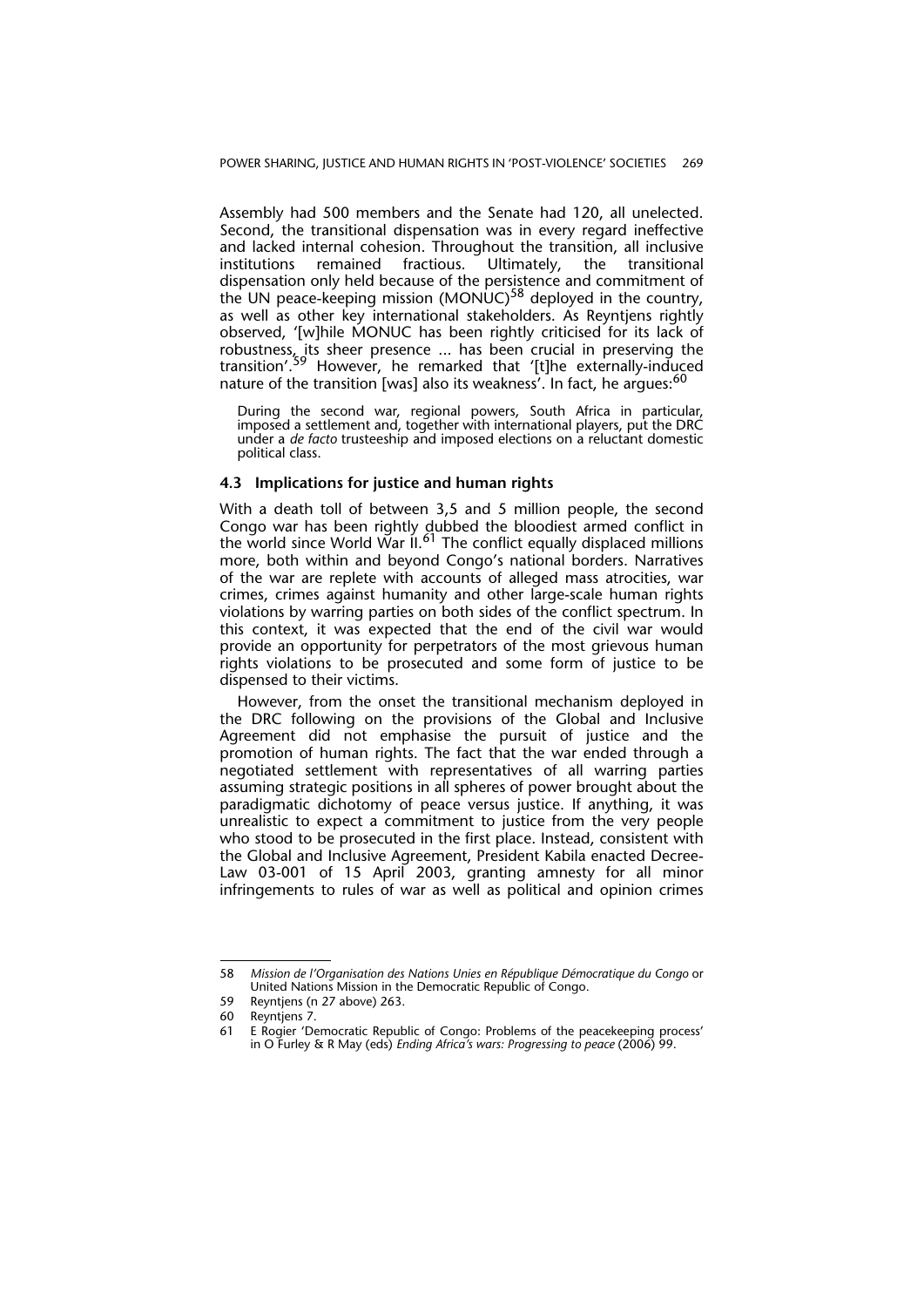committed between 2 August 1998 and 4 April 2003.<sup>62</sup> Although the amnesty law clearly avoided covering war crimes, genocide and crimes against humanity, there was no guarantee that the country's dilapidated justice infrastructure combined with the lack of commitment to justice on the part of all transitional actors would help in making any significant difference.

Cognisant of the difficulty of pursuing retributive justice within the context of power sharing, parties to the Global and Inclusive Agreement called for a South African-style Truth and Reconciliation Commission (TRC). According to Law 04/018 of 30 July 2004 establishing the TRC, the latter was conceived as a dialogue framework, as opposed to a judicial process, designed to unite the Congolese people. The proposed TRC process emphasised disclosure, forgiveness and reparation. Like other transitional institutions, the TRC's composition was designed to be inclusive of all parties to the Global and Inclusive Agreement.<sup>63</sup> In spite of the enactment of Law 04/018 followed by the actual appointment of all 21 members of the Commission, the latter was never operational due to a lack of funds and, more importantly, the lack of commitment from all actors. The same fate befell the National Human Rights Commission, established by Law 04/019 of 30 July 2004. $64$  Its main objective consisted of protecting and promoting human rights. Both commissions failed to live up to their noble missions. As transitional institutions, they were formally phased out on 6 December 2006 when Joseph Kabila was sworn in as the first president of the Third Republic in the DRC.

Besides its unwillingness to pursue effective justice, whether retributive or restorative, the transitional dispensation in the DRC was unable to protect and promote people's human rights. The signing of the Global and Inclusive Agreement as well as the subsequent deployment of a power-sharing mechanism did not necessarily translate into absolute stabilisation of the DRC. Continued lowintensity violence, especially in the eastern parts of the country – combined with the disappointing incoherence and ineffectiveness characteristic of all transitional institutions including in the security sector – meant that, for many Congolese, the signing of the Global and Inclusive Agreement did not bring much significant improvement in so far as their human rights were concerned. Even more disturbing was the fact that transitional leaders were not only unwilling to

<sup>62</sup> See 'Présidence de la République, Décret-Loi no 03-001 du 15 avril 2003 portant amnistie pour faits de guerre, infractions politiques et d'opinion' *Journal Officiel* Numéro Spécial 17 April 2003.

<sup>63</sup> See 'Présidence de la République, Loi no 04/018 du 30 juillet 2004 portant organisation, attributions et fonctionnement de la Commission Vérité et Réconciliation' *Journal Officiel* Numéro Spécial 1 August 2004.

<sup>64</sup> See 'Présidence de la République, Loi no 04/019 du 30 juillet 2004 portant organisation, attributions et fonctionnement de l'Observatoire National des droits de l'Homme' *Journal Officiel* Numéro Spécial 1 August 2004.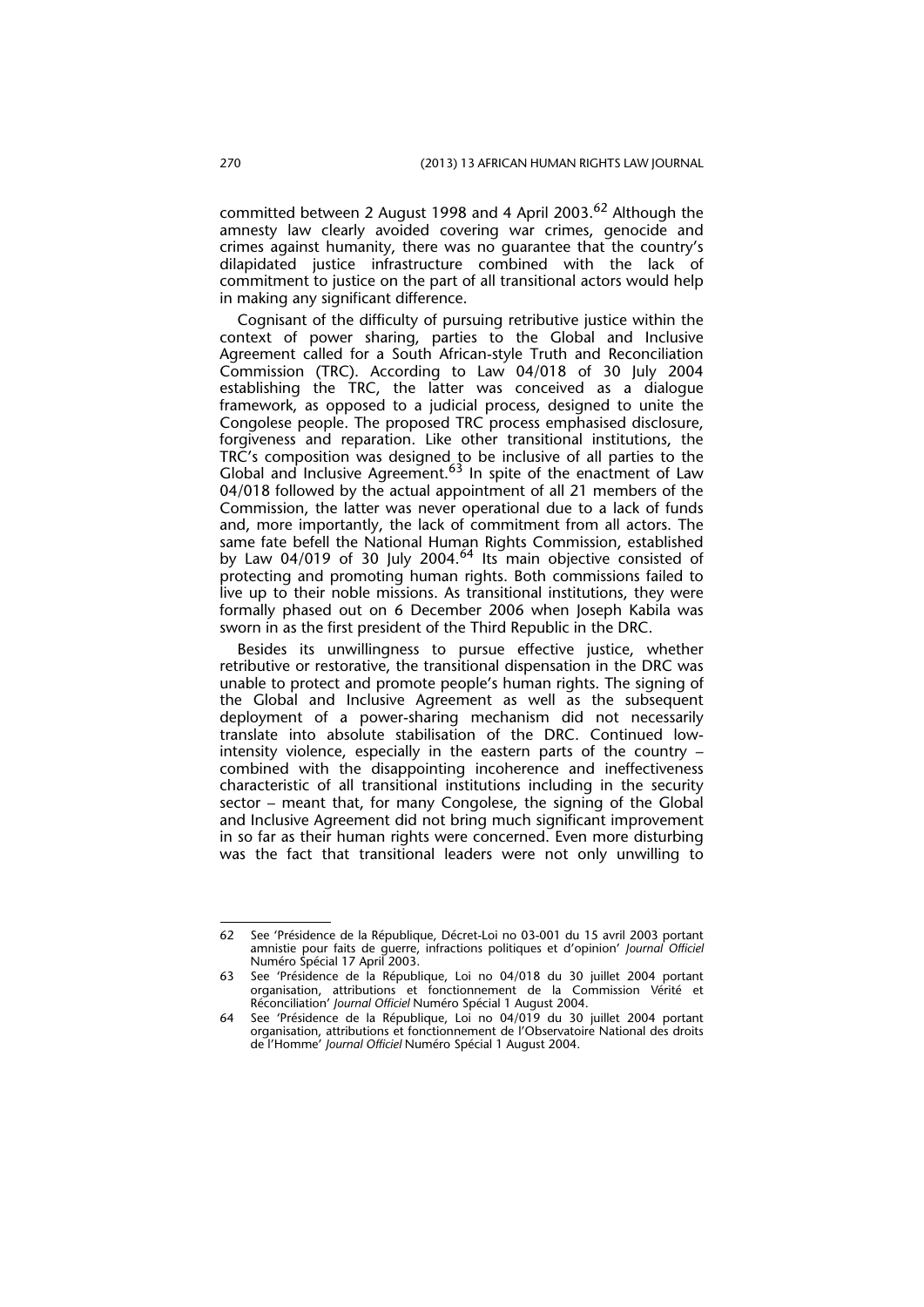commit to protecting and promoting human rights, but were also responsible for violating them.

The ineffectiveness displayed by the transitional government in pursuing justice and protecting and promoting human rights paved the way to the International Criminal Court (ICC) to intervene in pursuit of Congolese war crimes suspects. With government cooperation, the ICC was able to arrest Thomas Lubanga and Mathieu Ngudjolo Chui in connection with the 2002-2003 inter-community violence in the Ituri district in North Eeastern DRC. However, it ought to be mentioned that the inter-community violence in Ituri did not form part of the conflict network dealt with by the Global and Inclusive Agreement. Furthermore, government has refused to execute an ICC arrest warrant against Bosco Ntaganda, former commander of the *Congrès National pour la Défense du Peuple* (CNDP), arguing that this would jeopardise the peace process agreed upon in 2009 between government and the CNDP. However, three years after the signing of the Goma Peace Agreement between government and the CNDP, insecurity still persists in eastern DRC, as symbolised by the emergence of the Movement of 23 March (M23) in April 2012. The M23 is a new rebel group made up of former CNDP combatants and civilian officials. It officially claims to have been established as a result of the Congolese government's stalling on the effective implementation of the 2009 Goma Agreement. However, as subsequent developments have demonstrated, this official line of explanation masks the real motives behind the establishment of this rebel movement which ought, instead, to be found in President Kabila's 'attempt ... to rotate ex-CNDP soldiers out of the Kivus in a bid to [both] smash the ex-CNDP parallel chains of command' within the North Kivu military region and 'to break up the "mafia" controlling the east of the country'.<sup>65</sup>

### **5 Power sharing after a contested electoral process: The case of Kenya**

### **5.1 Background to the post-electoral violence**

It would be mistaken to envisage the 2007-2008 violence that engulfed Kenya following the controversial December 2007 elections as a mere case of post-electoral violence, especially if one takes into consideration the variations in patterns of violence observed in different locations of the country. Although it is true that the violence was triggered by the disputed result of the presidential election, it ought to be acknowledged that the violence was equally an expression of the major contradictions besetting Kenyan society and

<sup>65</sup> P Jones 'Rwanda's connection to the M23 rebels must not be ignored' http:// www.opendemocracy.net/opensecurity/ (accessed 31 May 2013).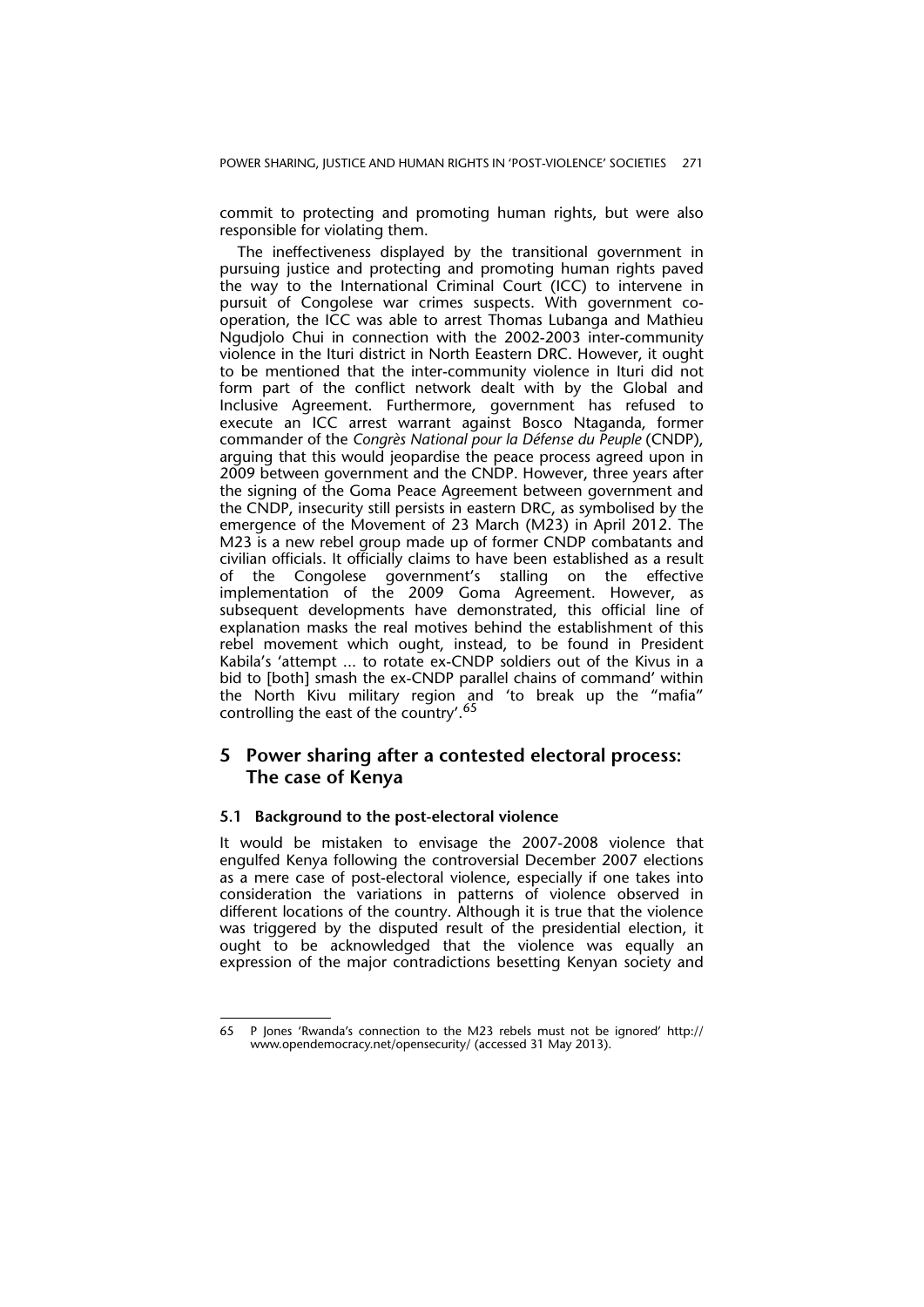which have their root causes in the country's colonial legacy compounded by its peculiar post-colonial political experiences.

Kenya was a British protectorate and later became a colony between 1895 and 1963. The main pattern of British colonisation in Kenya was its policy of establishing white settler communities around the Rift Valley region, the homeland of, amongst others, the Kalenjin. The formation of settler communities thus formed part of the colonial urbanisation and socio-economic development drive. Hence, it targeted the country's most fertile lands and most development-prone region. The formation of settler communities was directly linked to large population movements, both as a deliberate colonial policy for the provision of cheap labour and as an ongoing private initiative as people sought to take advantage of opportunities brought about by urbanisation and the development of white settlements. The white settlement policy and its attending large-scale population movements contributed to disrupting patterns of land ownership in a society where land right was primarily a collective or communal right. This development triggered a two-pronged response on the part of those who lost their ancestral land. On the one hand, it fed anti-colonial sentiment, a precursor to nationalist awakening for the end of colonisation. On the other hand, it fed inter-ethnic resentment between 'migrant' ethnic groups (Kikuyu) and Rift Valley's 'native' communities (Kalenjin).

In this context, independence was regarded as an ideal moment to redress colonisation-orchestrated injustices, especially with regard to the land question. However, '[l]and policy in "independent" Kenya has faithfully perpetuated the colonial land tenure system'.<sup>66</sup> As far as the Rift Valley region is concerned, this has through the years translated into feelings of land dispossession among local groups (including the Kalenjin) in the hands of the 'economically and politically dominant Kikuyus, who redistributed government-held land to their own advantage after independence'.<sup>67</sup> But since land right was collective in its essence, protests for land restitution were deemed to be collective. In the process, they fuel inter-community tensions between 'original owners' and 'actual occupants'. Nevertheless, both the Kenyatta regime (1963-1978) and the Moi regime (1978-1992) prior to the introduction of multiparty politics were able to contain inter-community tensions borne out of colonial and post-colonial uneven development policies and access to land.

However, the introduction of multiparty politics in 1992 removed the lid that had helped contain inter-community conflicts thus far. This became even more problematic when it clearly appeared that 'government was [directly] involved in provoking ... ethnic violence for political purposes and [had] taken no adequate steps to prevent it

<sup>66</sup> Anonymous *Independent Kenya* (1982) 106.

<sup>67</sup> K Moghalu 'Electoral conflicts in Africa: Is power-sharing the new democracy?' (2008) 4 *Conflict Trends* 33.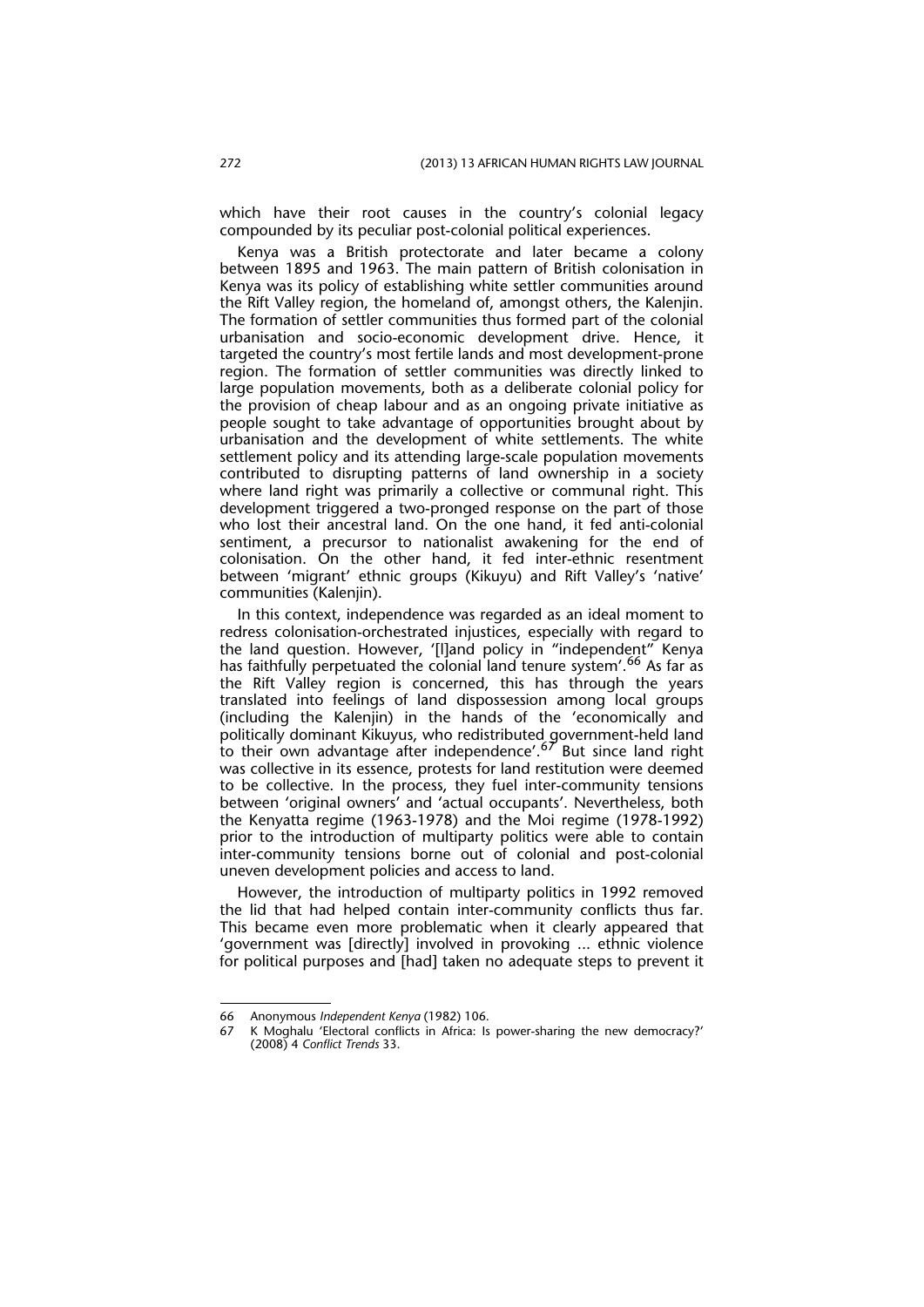from spiralling out of control'.<sup>68</sup> According to Abdullahi, both the 1992 and 1997 elections were preceded by large-scale violence as a deliberate strategy of the Kenyan government under the ruling Kenya African National Union (KANU) to displace populations belonging to the Luo, Kikuyu and Kamba communities – considered hostile to the ruling party – and thus render them incapable of exercising their voting rights. The 2002 elections were less violent; yet they claimed between 116 and 209 lives.<sup>69</sup>

The December 2007 elections in Kenya thus took place against the backdrop of a legacy of election-related inter-community violence fuelled by the state. More importantly, they took place within a context of entrenched impunity in so far as election-related violence was concerned. In fact,<sup>70</sup>

[t]he Akiwumi Judicial Commission of Inquiry into Ethnic Violence, set up in 1998, had identified key politicians, civil servants and business people who may have been involved in the violence in certain parts of the country between 1991 and 1997. [Yet,] [n]o action was taken on the recommendations of the report.

Although the pre-election period was filled with tensions fed by ethnocentric propaganda by some media houses<sup>71</sup> and by inflammatory remarks by certain politicians, the bulk of the violence was only unleashed after the Chairperson of the Electoral Commission of Kenya (ECK) announced that incumbent President Mwai Kibaki had won the presidential elections. Overall, violence took at least three patterns. First, there were clashes between state security forces and supporters of the Orange Democratic Movement (ODM) whose leader and presidential candidate, Raila Odinga, claimed to have won the elections. Second, there were direct violent confrontations between supporters of the ODM and Kibaki's party, the Party for National Unity (PNU). Third, there were widespread ethnic-based reprisals targeting ordinary people – mainly but not exclusively in informal settlements and impoverished locations. According to Njogu,<sup>72</sup>

[t]he narratives show ... that whereas some of the post-election violence was spontaneous, much of it was organised and planned by political leaders and systematically targeted members of specific communities.

<sup>68</sup> K Njogu (ed) *Healing the wound: Personal narratives about the 2007 post-election violence in Kenya* (2009) 7.

<sup>69</sup> AM Abdullahi 'State creation of internally displaced persons in Kenya, 1991-98: The process and political dimensions' (2004) 1 *East African Journal of Peace and Human Rights* 10 1.

<sup>70</sup> Njogu (n 68 above) 2-3.<br>71 A survey conducted in

A survey conducted in 2009 found that 'certain sections of Kenyan media were unethical and unprofessional before, during and after the elections and they may have contributed to ethnic polarization and accentuated violence'; Njogu (n 68 above) 9.

<sup>72</sup> Njogu (n 68 above) 2.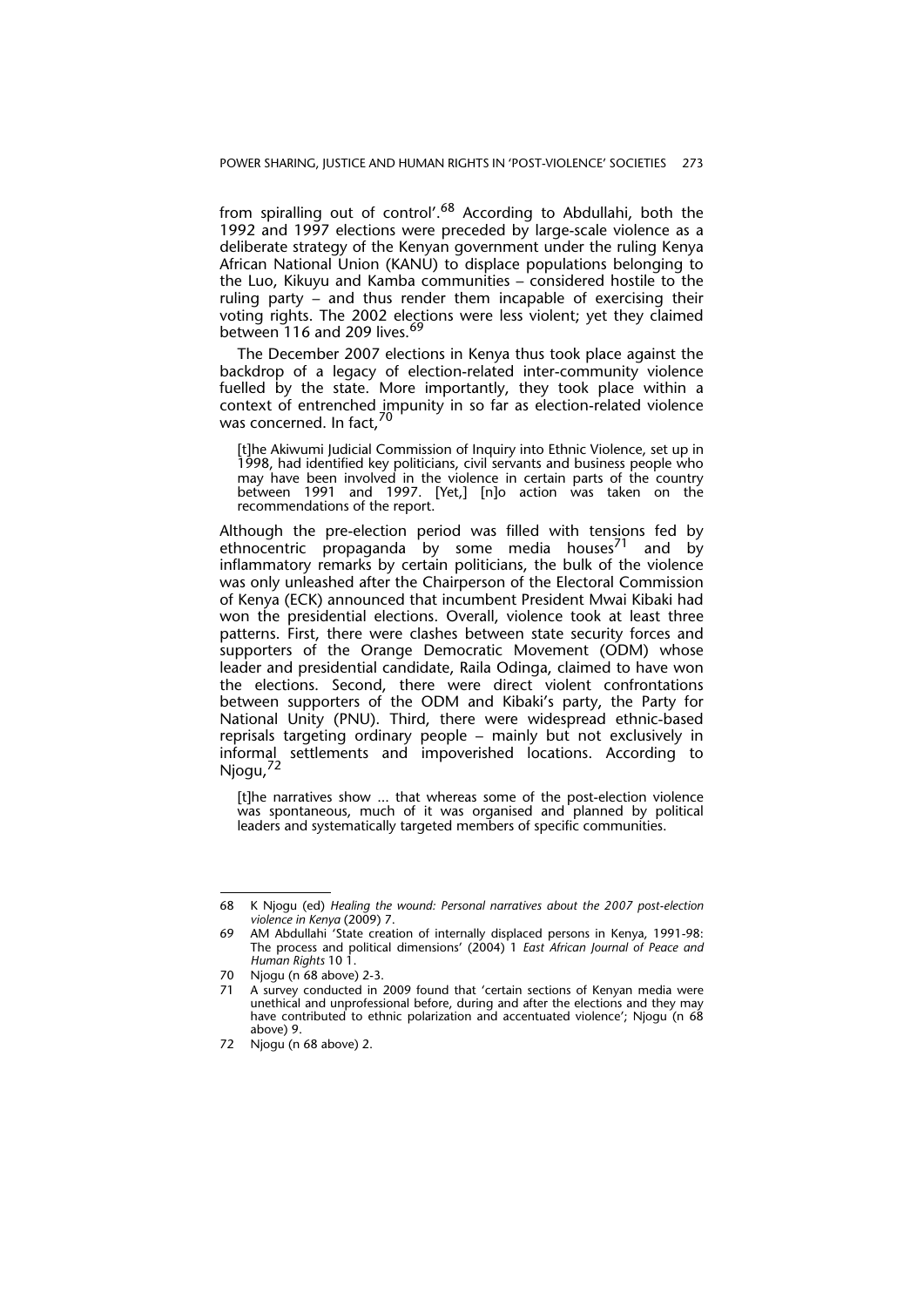This latter trend was the most vicious of all as it could hardly be contained, let alone prevented successfully by security forces. It was responsible for the large majority of deaths and displacements. It flowed from long-held inter-community resentments having their origins in colonial era policies but fuelled by ethnocentric policies implemented by post-colonial administrations.

In nearly two months, the violence had caused about 1 220 deaths as well as the displacement of over 300 000 people within the country and of scores of others to neighbouring countries.<sup>73</sup> Eventually the crisis was resolved through the signing of the National Dialogue and Reconciliation Accord by Mwai Kibaki and Raila Odinga on 28 February 2008 under the auspices of the African Union (AU). The Accord provided for an equitable sharing of government positions between the PNU and the ODM for the entire office term or until such time when the next general elections are held in the country.

#### **5.2 Power-sharing dispensation**

As argued above, the power-sharing mechanism for Kenya was provided for in the National Dialogue and Reconciliation Accord signed on 28 February 2008. It focused exclusively on the national government. This was mainly because neither the PNU nor the ODM disputed the results of the parliamentary elections as announced by the ECK. In fact, according to the ECK, the ODM had won 99 out of 210 parliamentary seats against 43 seats for the PNU. Yet, in spite of the ODM's overwhelming parliamentary victory, its presidential candidate, Raila Odinga had, according to the ECK, lost the presidential vote with 43 per cent to Kibaki's 47 per cent. If anything, the vast discrepancy between the parliamentary and presidential results – with both elections held the same day – contributed to strengthening the ODM's case that the presidential elections were indeed rigged, a view supported by several international election observers.

The National Dialogue and Reconciliation Accord was thus based on a power-sharing principle. It called upon the PNU and the ODM to form a government of national unity, the composition of which should reflect the parliamentary strength of the coalition members. The Accord also created the post of Prime Minister to be awarded to the leader of the largest party of the governing coalition as represented in the National Assembly. Concomitantly, there would be two Deputy Prime Ministers, one from each of the coalition partners.<sup>74</sup>

Furthermore, the contestants signed several side agreements to establish separate commissions: a Constitutional Review Commission [CRC]; a Commission of Inquiry on Post-Election Violence (CIPEV) ... a Truth, Justice

<sup>73</sup> G Maina 'Mediating to governments of national unity – A conflict transformation approach' (2011) 3 *ACCORD Policy and Practice Brief* 2; Njogu (n 68 above) 2.

<sup>74</sup> Mehler (n 15 above) 469.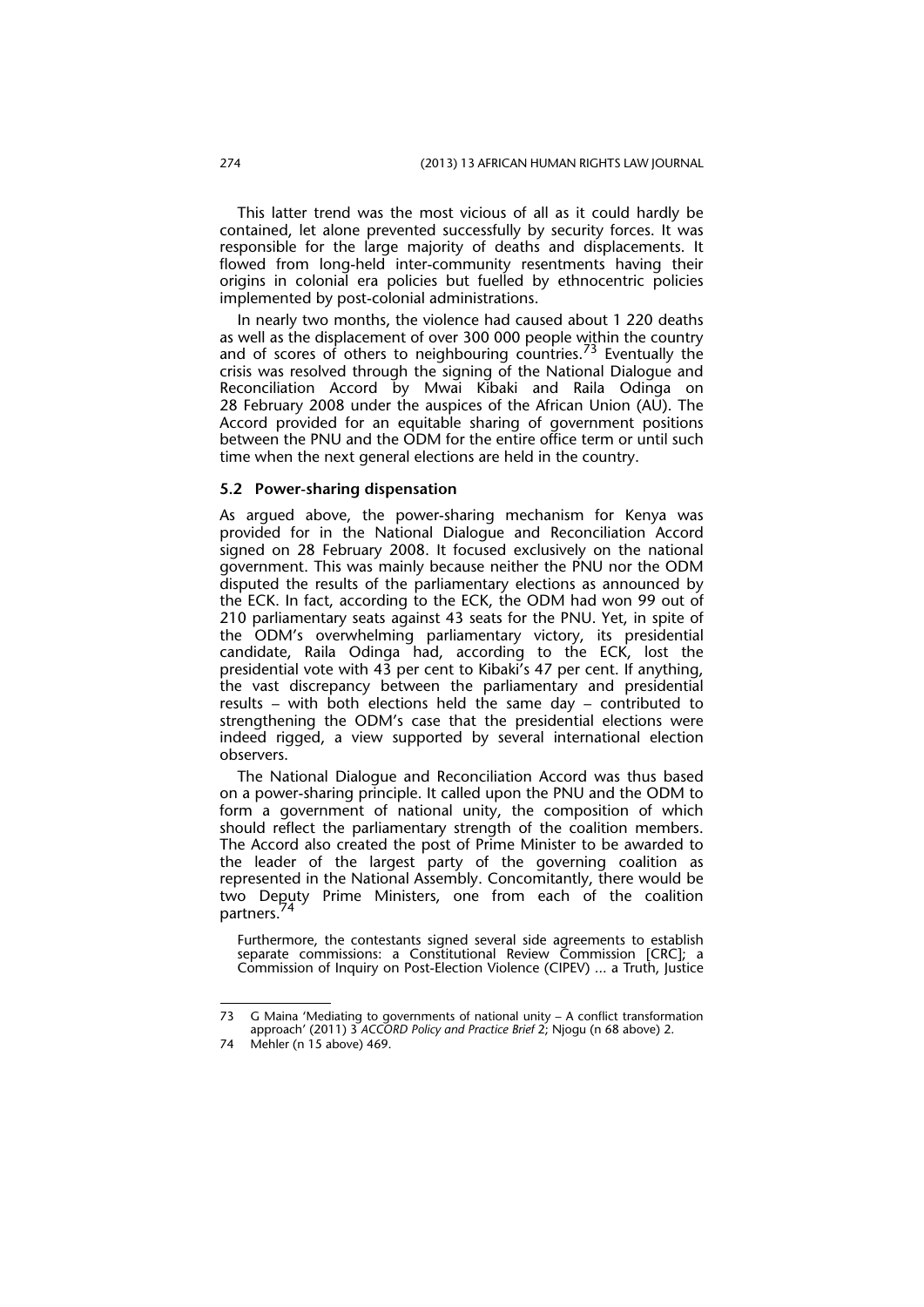and Reconciliation Commission (TJRC); and an Independent Review Commission (IREC) to examine long-standing sources of grievance.

On 18 March 2008, the newly-elected Kenyan Parliament unanimously passed<sup>75</sup>

the National Accord and Reconciliation Bill (which outlines the concept of power sharing) and a Constitutional Amendment Bill (which creates the post of the Prime Minister and of the two deputy prime ministers).

Although provisions regarding the appointment of the new Prime Minister and his two deputies were fully implemented, the outlook of the new cabinet failed to reflect the balance of forces within parliament. Instead, the 42-member cabinet was constituted on an equal basis between the PNU and the ODM. Furthermore, the Constitutional Amendment Bill 'fell short of specifying the functions of the Prime Minister'.<sup>76</sup>

The signing of the 2008 Accord was instrumental in quelling the widespread post-electoral violence in Kenya. The subsequent Government of National Unity (GNU) has since provided an opportunity for co-operation between the PNU and the ODM. This was evident during the constitutional reform and referendum processes in 2009 to 2010. Both parties backed the new Constitution in contrast to the 2005 referendum when the ODM succeeded in mobilising the majority of Kenyan voters against a PNU-sponsored Constitution.

However, by its nature and the process through which it was arrived at, the GNU as designed in Kenya was 'a deterrent to democracy and a mockery of the choice made by voters'.<sup>77</sup> It represented a major setback to the Kenyan democratic consolidation process that had shown signs of maturation during the 2002 elections. The establishment of the GNU did not take into account the concerns of ordinary Kenyans, confirming thus the assumption of sceptic observers that Kenyan politics remained elitist in spite of the choreographed public consultations. Power sharing in Kenya represented a threat for good governance as it denied the country an opposition that could keep government in check. No wonder it has been blamed of being 'ineffective due to continued political tension, violence and corruption'.<sup>78</sup>

### **5.3 Implications for justice and human rights**

There is no doubt that the immediate cause of the 2007-2008 postelectoral violence in Kenya was the inability of the ECK to withstand political pressure emanating from the ruling PNU and to perform its role impartially. It is equally true that the post-electoral crisis fed into

<sup>75</sup> As above.

<sup>76</sup> As above.<br>77 Maina (n

Maina (n 73 above) 5.

<sup>78</sup> Maina (n 73 above) 5.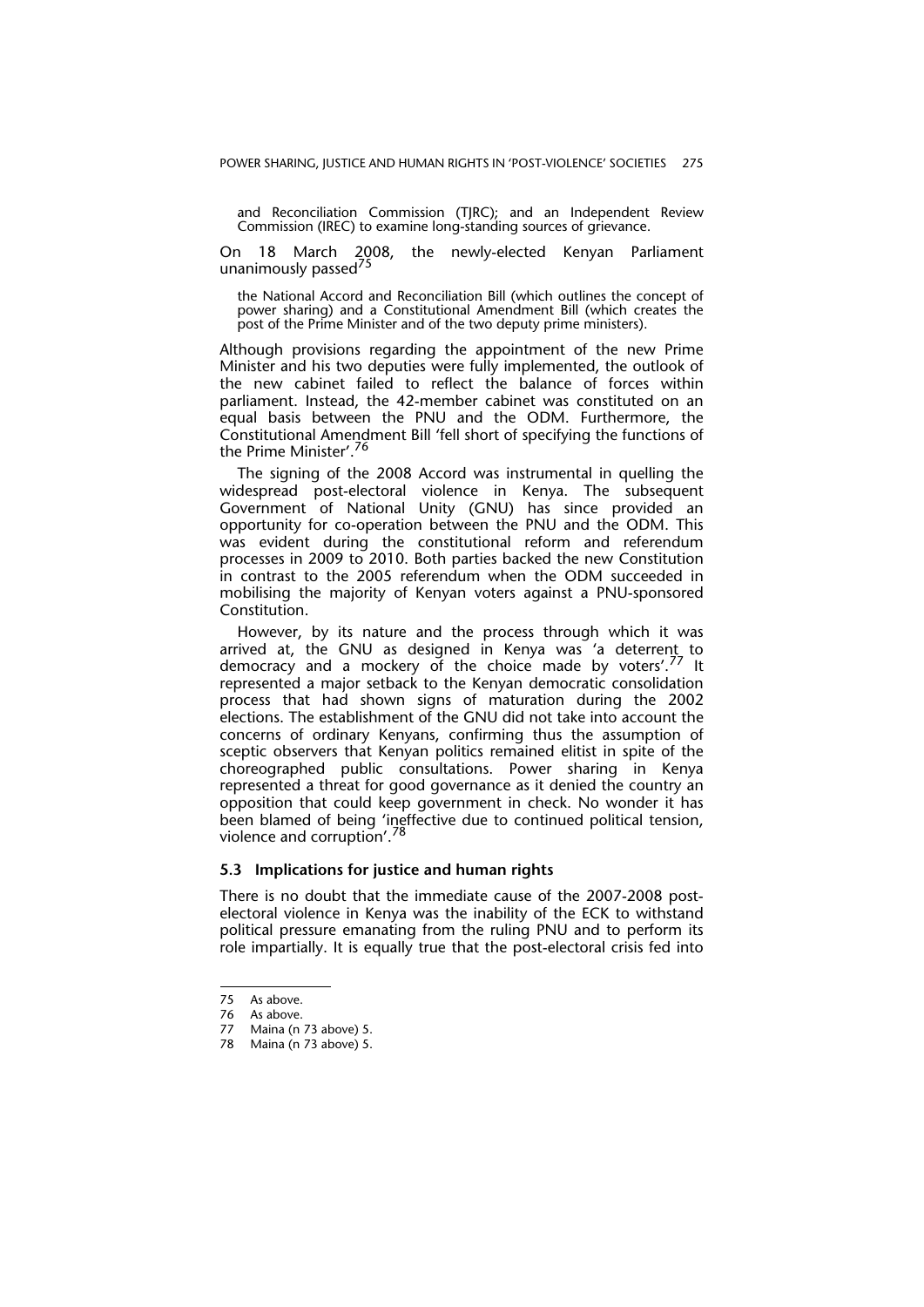both Kenya's legacy of election-related violence as well as the country's history of unequal access to socio-economic opportunities and key resources, including land, among communities, prompting inter-ethnic resentments and tensions. However, perhaps the most compelling reason for the mayhem was the general lack of trust by the Kenyan public in the country's judiciary. In fact, in spite of the electoral law providing for judicial courts as the only mechanism to challenge election results, the ODM deliberately decided not to follow such a route. According to Njogu, the Kenyan judiciary<sup>79</sup>

has over the years been perceived as not a true arbiter in electoral grievances. Attempts by presidential candidates in 1992 and 1997 to challenge the election of Daniel Arap Moi were not fruitful and over the years Kenyans have lost confidence in the judiciary, viewing it as corrupt and easy to manipulate by the state.

In this context, it is therefore not surprising that Kenyans opted to add the 'justice' dimension to their version of a truth and reconciliation commission. Still, the pursuit of justice in post-2007 Kenya has proven a difficult task. The Commission of Inquiry related to Post-Election Violence (CIPEV) published its report on 15 October 2008. Although it provided detailed accounts of violence and divided responsibilities between the ODM and the former PNU government, the report fell short of naming individuals that were behind the violence. The report has been qualified in human rights advocacy circles as 'a half-baked job that attempts to cover up offences committed by people who deserve no such protection'. $^{80}$  Njogu has observed the same trend in so far as the report published by the Kenya National Commission on Human Rights (KNCHR) in August 2009 is concerned. He laments that the report failed<sup>81</sup>

to capture the chronology of events leading to the post-election violence and ... detail specific violence-related activities of national and local leaders as well as retired military and police officers during the carnage.

However, it ought to be admitted that both the report by the CIPEV (also known as the Waki Report) and the report by the KNCHR provided a list of alleged perpetrators of the violence. The Waki report actually handed to Kofi Annan a sealed envelope containing the names of those believed to have played the largest role in the postelection violence. The envelope (containing the names of six key suspects) was later passed by Kofi Annan to the prosecutor of the International Criminal Court (ICC), Luis Moreno Ocampo.

The Kenyan national unity government has not been able to institute judicial actions against those suspected of being behind the 2007-2008 post-election violence in the country. Nor has it provided the necessary leadership for the Truth, Justice and Reconciliation

<sup>79</sup> Njogu (n 68 above) 3-4.<br>80 D Branch Kenva: Between

<sup>80</sup> D Branch *Kenya: Between hope and despair, 1963-2011* (2011) 280.

<sup>81</sup> Njogu (n 68 above) 2.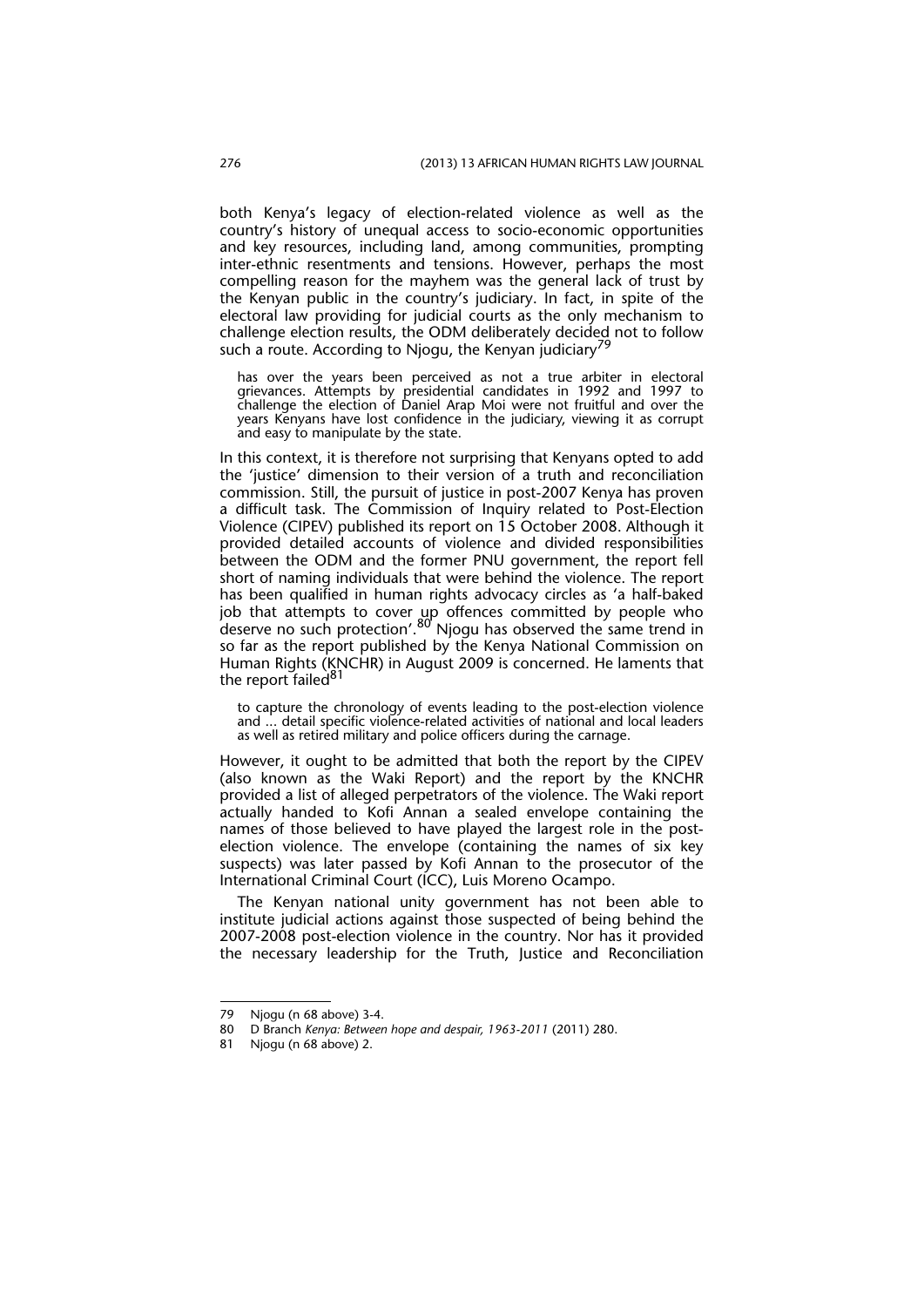Commission to play its role effectively. By June 2012, only one individual, 24 year-old Peter Ruto, has been convicted by a Kenyan court for crimes committed during the 2007-2008 post-electoral violence. Ruto received a life in prison sentence at Nakuru High Court on 12 June 2012 for killing his 67 year-old neighbour, Kamau Thiong'o, in January 2008.<sup>82</sup> This state of affairs is a clear indication of the lack of commitment to justice on the side of Kenyan parties to the power-sharing government. As Branch observed,<sup>8</sup>

[b]oth the perpetrators and the organisers had escaped justice. Efforts to establish a tribunal to try the main organisers of the violence failed to get through parliament, not least because many MPs feared prosecution.

The reluctance on the part of Kenyan officials to set up a national prosecution mechanism for the post-election violence led to the International Criminal Court becoming involved in the process. The ICC has since singled out four individuals (from the original list of six), namely, Deputy Prime Minister and Finance Minister Uhuru Kenyatta, former Public Service chief Francis Muthaura, Kass FM radio presenter, Joshua Arap Sang, as well as Eldoret North Member of Parliament (MP), William Ruto, as suspects in the case. Although it remains unclear if these individuals will ever stand trial before the ICC, many Kenyans initially welcomed the ICC's move that they viewed as susceptible of 'deterring politicians from hate speech and ensuring that they remain accountable for their actions'.<sup>84</sup>

In so far as human rights in post-2007 Kenya are concerned, it is worth mentioning the case of people who lost their lives and those who were displaced as a result of the violence. Just as the government of national unity has failed to ensure justice for the dead and their families, so has it betrayed the vast majority of the internally-displaced people (IDPs). Until the official end of term of office of the coalition government as symbolised by the March 2013 elections, IDPs were still awaiting relocation to promised settlements and compensation for their material losses during the crisis. Perhaps the most encouraging aspect of the March 2013 elections, as far as the victims of the 2007- 2008 electoral process are concerned, has been their relative peacefulness. They did not bring about fresh cases of internal

<sup>82</sup> W Macharia 'Court convicts Kenyan over poll chaos' http://www.nation.co.ke/ News/politics/ (accessed 27 June 2012).

<sup>83</sup> Branch (n 80 above) 283.

<sup>84</sup> Maina (n 73 above) 6. However, it ought to be noted that the initially mostly favourable Kenyan public opinion toward the ICC prosecution seems to have been reversed by the March 2013 general elections, as reflected by the triumph of the Jubilee Coalition (represented by Uhuru Kenyatta and William Ruto), which campaigned against the ICC.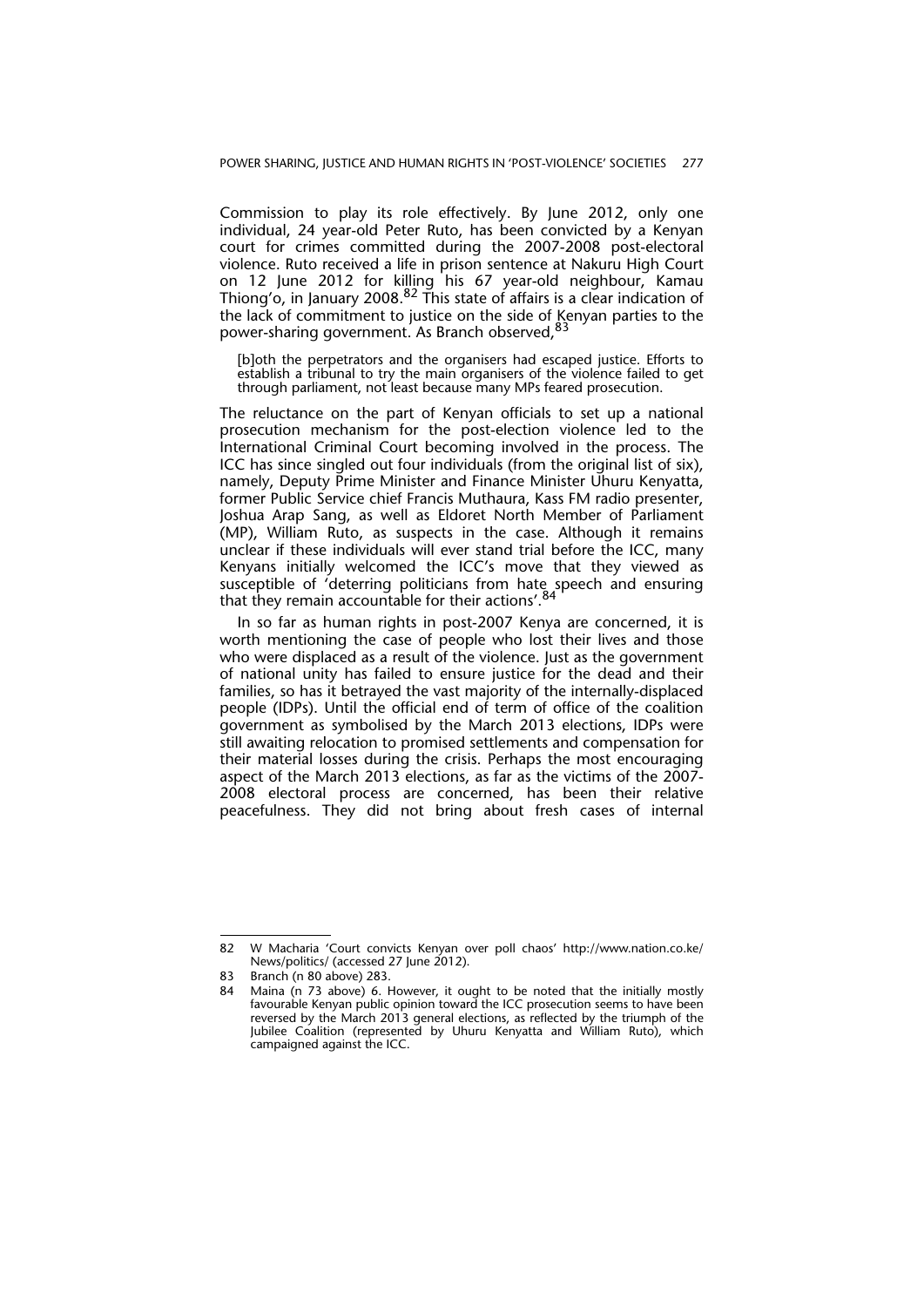displacement, providing hope that existing victims may still have their concerns addressed by the new government.

### **6 Lessons learned and the way forward**

As much as the nature of wars has changed from interstate confrontations fought by professional armies (generally along the borderlines) to internal wars with high levels of civilian participation and victimisation, so have mediated or negotiated processes emerged as the most common mechanism to end civil wars. In this new environment, power sharing has become a key tool in helping wartorn societies to transit from violence to peace and stability. The three cases analysed in this article provide the lessons below, highlighting nuances in patterns of power sharing in post-violence African societies and their interaction with justice and human rights.

*• Power sharing has not solely been used as a peace-making tool, nor has it only apply to societies emerging from civil war.*

In post-genocide Rwanda, power sharing was *voluntarily* chosen as a governance model by the victorious RPF as a proof of its unwavering commitment to building a new Rwandan society entrenched in the principles of inclusiveness, social cohesion and national unity. In post-2007 Kenya, power sharing emerged as a necessity suggested to the two main protagonists, namely, the ODM and the PNU, by international third parties as a mechanism to address the impasse brought about by the mishandling of the presidential elections by the country's electoral commission. The Rwandan and Kenyan cases did not thus fall into the 'classical' model of power sharing as applied in the DRC where it served as a peace-making tool designed to end the five-year second Congo war. The main objective of the DRC's powersharing model was to provide the different stakeholders with a stake in the transitional dispensation so as to win their support for the peace and stabilisation processes that included the profound renewal of the country's ruling class through free and fair elections.

*• In spite of their shared perspective with regard to distributing power among the main socio-political stakeholders, power-sharing mechanisms implemented in post-genocide Rwanda, post-election Kenya and 'post-war' DRC differed very significantly in terms of their content and scope, a direct consequence of the different contexts in which they were applied.* 

In Rwanda, the fact that the RPF had won the war and the defeated Habyarimana bureaucracy and security forces had almost entirely relocated outside the country not only imposed the RPF as the sole agenda setter in terms of the power-sharing mechanism, but also confined the latter to the national executive and legislature. In Kenya, power was only shared in the national executive because the postelectoral dispute only focused on the result of the presidential elections. However, in the DRC, power sharing was all-encompassing,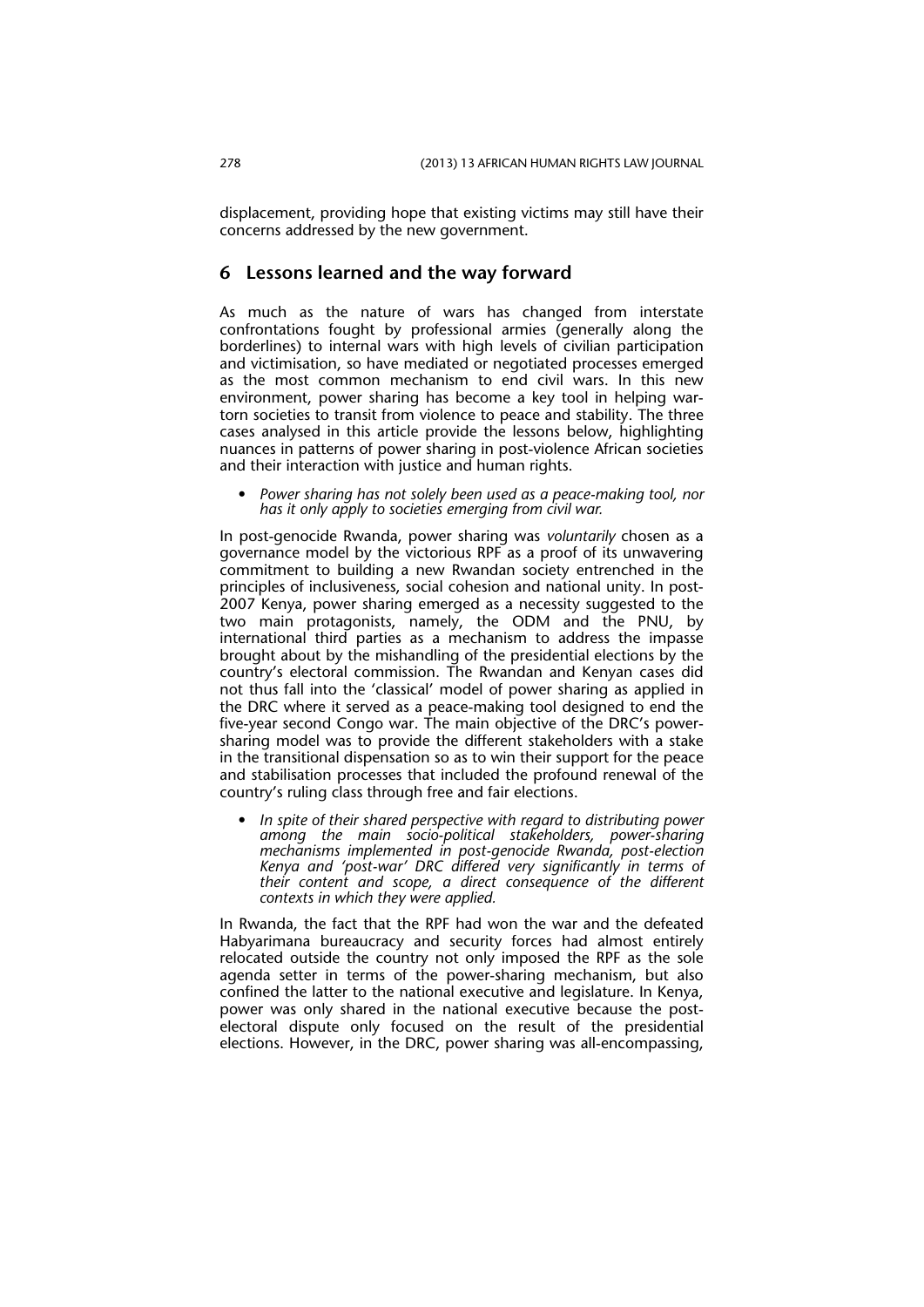extending to spheres and sectors as different as the national and provincial executives, the national legislature, the diplomatic corps, the public enterprises, the national army and the national police as well as transitional institutions designed to support the democratic process, including the electoral commission.

*• Although acknowledged as a precious peace-making tool and a mechanism to foster inclusiveness, social cohesion and national unity, power sharing does not always perform well in the areas of justice and human rights in 'post-violence' societies.*

In post-genocide Rwanda, the military victory of the RPF on the battlefield provided an ample opportunity to the country's new leadership for the pursuit of justice and the punishment of human rights violations perpetrated during the war and the genocide. Seizing this opportunity, the international community established the ICTR while Rwandan authorities used the national judicial system, the *Gacaca* courts and the NURC, to prosecute human rights violations committed during the country's crisis and/or work toward national reconciliation. The ICTR, the national judicial system, as well as the *Gacaca* courts have all ensured that justice has been served for the victims of the genocide and that the perpetrators of human rights violations during Rwanda's darkest episode have been punished. However, it ought to be acknowledged that this only became possible because of the method of war termination in Rwanda (ending in military victory). Furthermore, although impunity has been avoided in Rwanda, the justice that has been served by the international and the national processes has been criticised as being one-sided, and as a victors' justice applying only to the losers.

In the DRC and Kenya, power sharing contributed to turning former conflicting parties and alleged perpetrators of human rights violations into key actors in the search for political stability and peace. As such, although it brought about relative peace and stability, power sharing quickly became a major stumbling block to the pursuit of retributive justice. Still, the same actors have equally displayed a disturbing lack of interest in pursuing restorative justice by undermining the reconciliation commissions and processes. In both countries, power sharing has turned into a shield designed to protect the elite from prosecution for their misdeeds. It has led to systemic impunity, raising the prospects for the direct and enhanced involvement of the ICC as a justice mechanism of last resort for the Congolese and Kenyan victims of human rights abuses at the hands of their self-styled rulers.

In conclusion, the cases of Rwanda, Kenya and the DRC analysed in this article thus highlight the need for

- further academic research into the concept of 'post-violence' power sharing in order to distinguish among different strands and their respective implications for justice and human rights;
- resolving the peace versus justice dilemma in post-violence societies through the formulation of a justice and human rights